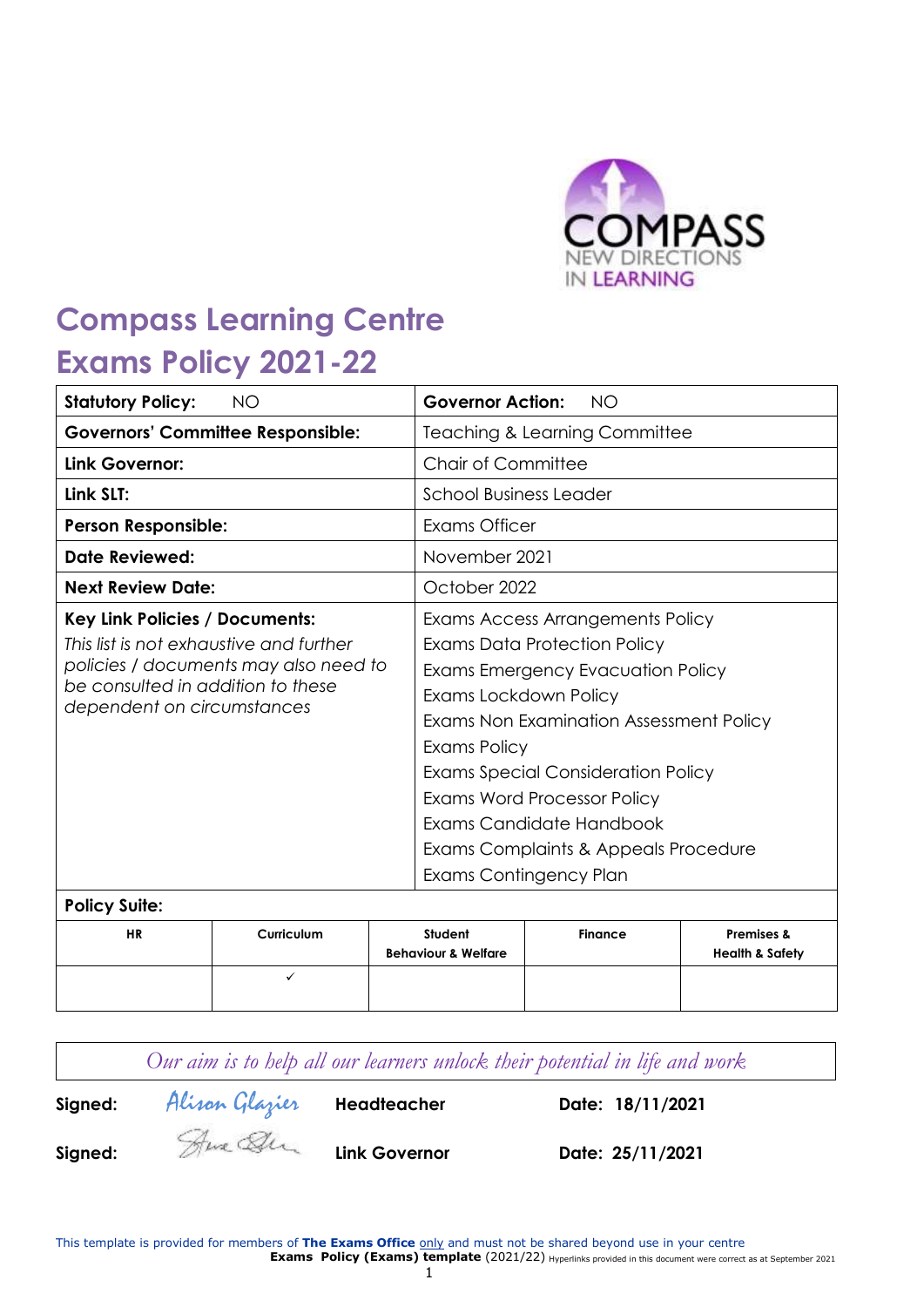# **Equality Impact Assessment – initial screening record**

|           | What area of work is being                                          |                        | Exams Policy                                                              |           |           |
|-----------|---------------------------------------------------------------------|------------------------|---------------------------------------------------------------------------|-----------|-----------|
|           | considered?                                                         |                        |                                                                           |           |           |
|           | Upon whom will this impact?                                         |                        |                                                                           |           |           |
|           |                                                                     |                        |                                                                           |           |           |
|           |                                                                     |                        |                                                                           |           |           |
| $\bullet$ |                                                                     |                        | How would the work impact upon groups, are they included and              |           |           |
|           | considered?                                                         |                        |                                                                           |           |           |
|           | <b>The Equality Strands</b>                                         | <b>Negative Impact</b> | <b>Positive Impact</b>                                                    | No impact |           |
|           | Minority ethnic groups                                              |                        |                                                                           |           |           |
|           | Gender                                                              |                        | $\sqrt{ }$                                                                |           |           |
|           | <b>Disability</b>                                                   |                        | $\sqrt{}$                                                                 |           |           |
|           | Religion, Faith or Belief                                           |                        | $\sqrt{ }$                                                                |           |           |
|           | Sexual Orientation                                                  |                        |                                                                           |           |           |
|           | Transgender                                                         |                        | $\sqrt{ }$                                                                |           |           |
|           | Age                                                                 |                        | $\sqrt{ }$                                                                |           |           |
|           | Rurality                                                            |                        | $\sqrt{ }$                                                                |           |           |
|           |                                                                     |                        |                                                                           |           |           |
|           |                                                                     |                        |                                                                           |           |           |
|           |                                                                     |                        |                                                                           |           |           |
|           |                                                                     |                        | Does data inform this work, research and/or consultation. And has it been |           |           |
|           | broken down by the equality strands?                                |                        |                                                                           |           |           |
|           | <b>The Equality Strands</b>                                         | <b>No</b>              | Yes                                                                       | Uncertain |           |
|           | Minority ethnic groups                                              | $\sqrt{}$              |                                                                           |           |           |
|           | Gender                                                              | $\sqrt{}$              |                                                                           |           |           |
|           | Disability                                                          | $\sqrt{}$              |                                                                           |           |           |
|           | Religion, Faith or Belief                                           | $\sqrt{ }$             |                                                                           |           |           |
|           | Sexual Orientation                                                  | V                      |                                                                           |           |           |
|           |                                                                     |                        |                                                                           |           |           |
|           | Transgender                                                         | $\sqrt{ }$             |                                                                           |           |           |
|           | Age                                                                 | $\sqrt{}$              |                                                                           |           |           |
|           | Rurality                                                            | $\sqrt{ }$             |                                                                           |           |           |
|           |                                                                     |                        |                                                                           |           |           |
|           |                                                                     |                        |                                                                           |           |           |
|           |                                                                     |                        |                                                                           |           |           |
|           |                                                                     |                        | Does the initial screening highlight potential issues that may be         |           |           |
|           | illegal? NoFurther comments:-                                       |                        |                                                                           |           |           |
|           | Aware of and awaiting guidance on new GDRP                          |                        |                                                                           |           |           |
|           |                                                                     |                        |                                                                           |           |           |
|           | Do you consider that a full Equality Impact Assessment is required? |                        |                                                                           |           | <b>NO</b> |
|           |                                                                     |                        |                                                                           |           |           |
|           |                                                                     |                        |                                                                           |           |           |
|           | Initial screening carried out by Personnel Administrator            |                        |                                                                           |           |           |
|           | Signed: Herry Taylor                                                |                        | Dated                                                                     |           |           |
|           |                                                                     |                        |                                                                           |           |           |
|           |                                                                     |                        |                                                                           |           |           |
|           | Comment by Headteacher                                              |                        | No changes to this policy at this time awaiting                           |           |           |
|           | DCC guidance for GDPR                                               |                        |                                                                           |           |           |
|           |                                                                     |                        |                                                                           |           |           |
|           | Signed: Alisan Glazier                                              |                        | Dated                                                                     |           |           |
|           | Headteacher                                                         |                        |                                                                           |           |           |
|           |                                                                     |                        |                                                                           |           |           |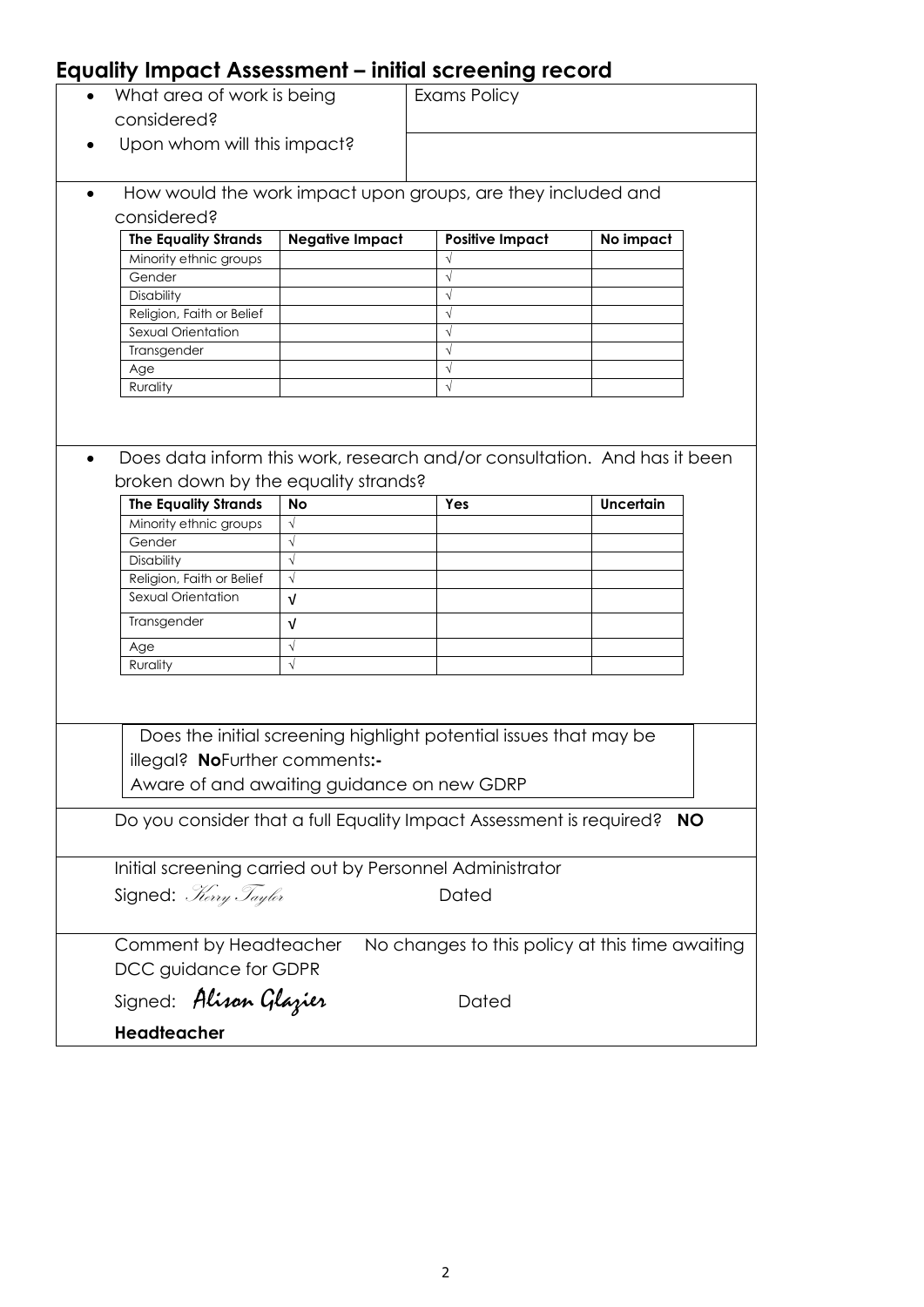# **Exams Policy** 2021/22

This policy is reviewed annually to ensure compliance with current regulations

| Approved/reviewed by        |  |
|-----------------------------|--|
| AG, MF, RH, PK, KT, HL      |  |
| Date of next review   OCT22 |  |

# <span id="page-2-0"></span>**Key staff involved in the exams policy**

| <b>Role</b>                                   | Name(s)                                                                           |
|-----------------------------------------------|-----------------------------------------------------------------------------------|
| Head of centre                                | <b>Alison Glazier</b>                                                             |
| Exams officer line manager (Senior<br>leader) | <b>Kerry Taylor</b>                                                               |
| Exams officer                                 | <b>Helen Lancaster</b>                                                            |
| ALS lead/SENCo                                | <b>Rebecca Hubbard</b>                                                            |
| Senior leader(s)                              | Alison Glazier, Paul Knight, Mark Fisher, Rebecca Hubbard,<br><b>Kerry Taylor</b> |
|                                               |                                                                                   |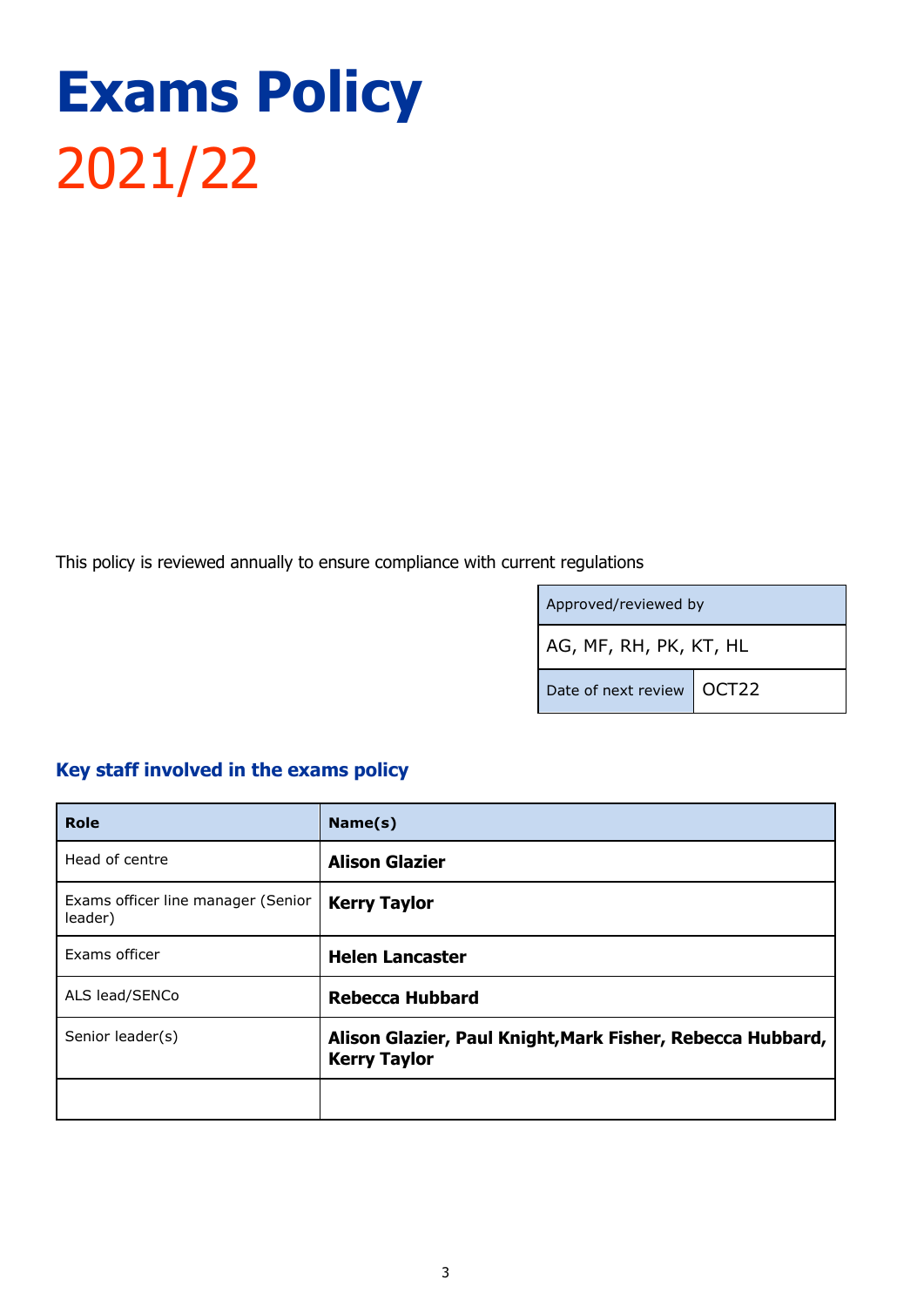# <span id="page-3-0"></span>**Contents**

| Estimated entries collection and submission procedure  Error! Bookmark not defined. |  |
|-------------------------------------------------------------------------------------|--|
|                                                                                     |  |
|                                                                                     |  |
|                                                                                     |  |
|                                                                                     |  |
|                                                                                     |  |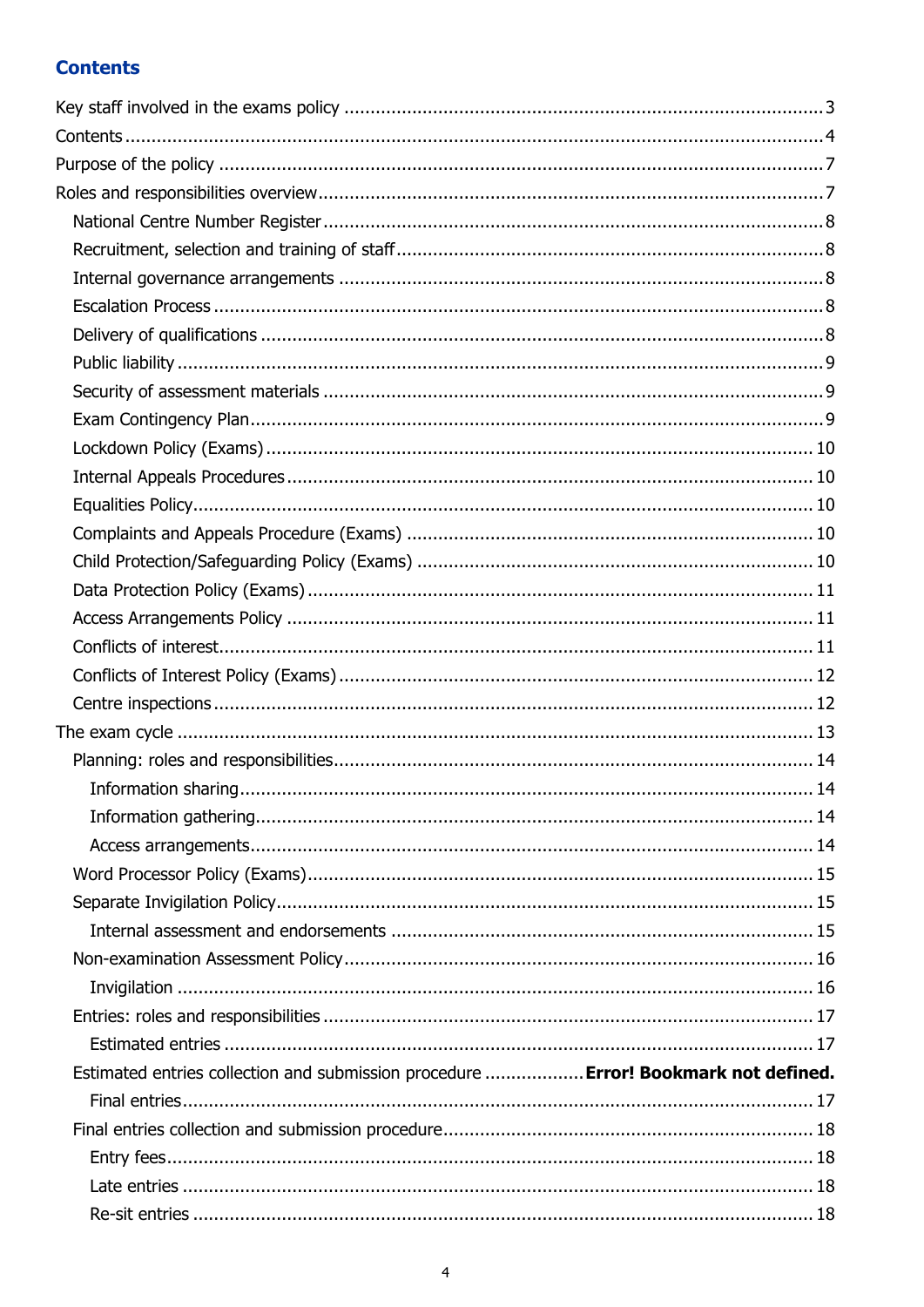| Access to Scripts, Reviews of Results and Appeals Procedures Error! Bookmark not defined. |  |
|-------------------------------------------------------------------------------------------|--|
|                                                                                           |  |
|                                                                                           |  |
|                                                                                           |  |
|                                                                                           |  |
|                                                                                           |  |
|                                                                                           |  |
|                                                                                           |  |
|                                                                                           |  |
|                                                                                           |  |
|                                                                                           |  |
|                                                                                           |  |
|                                                                                           |  |
|                                                                                           |  |
|                                                                                           |  |
|                                                                                           |  |
|                                                                                           |  |
|                                                                                           |  |
|                                                                                           |  |
|                                                                                           |  |
|                                                                                           |  |
|                                                                                           |  |
|                                                                                           |  |
|                                                                                           |  |
|                                                                                           |  |
|                                                                                           |  |
|                                                                                           |  |
|                                                                                           |  |
|                                                                                           |  |
|                                                                                           |  |
|                                                                                           |  |
|                                                                                           |  |
|                                                                                           |  |
|                                                                                           |  |
|                                                                                           |  |
|                                                                                           |  |
|                                                                                           |  |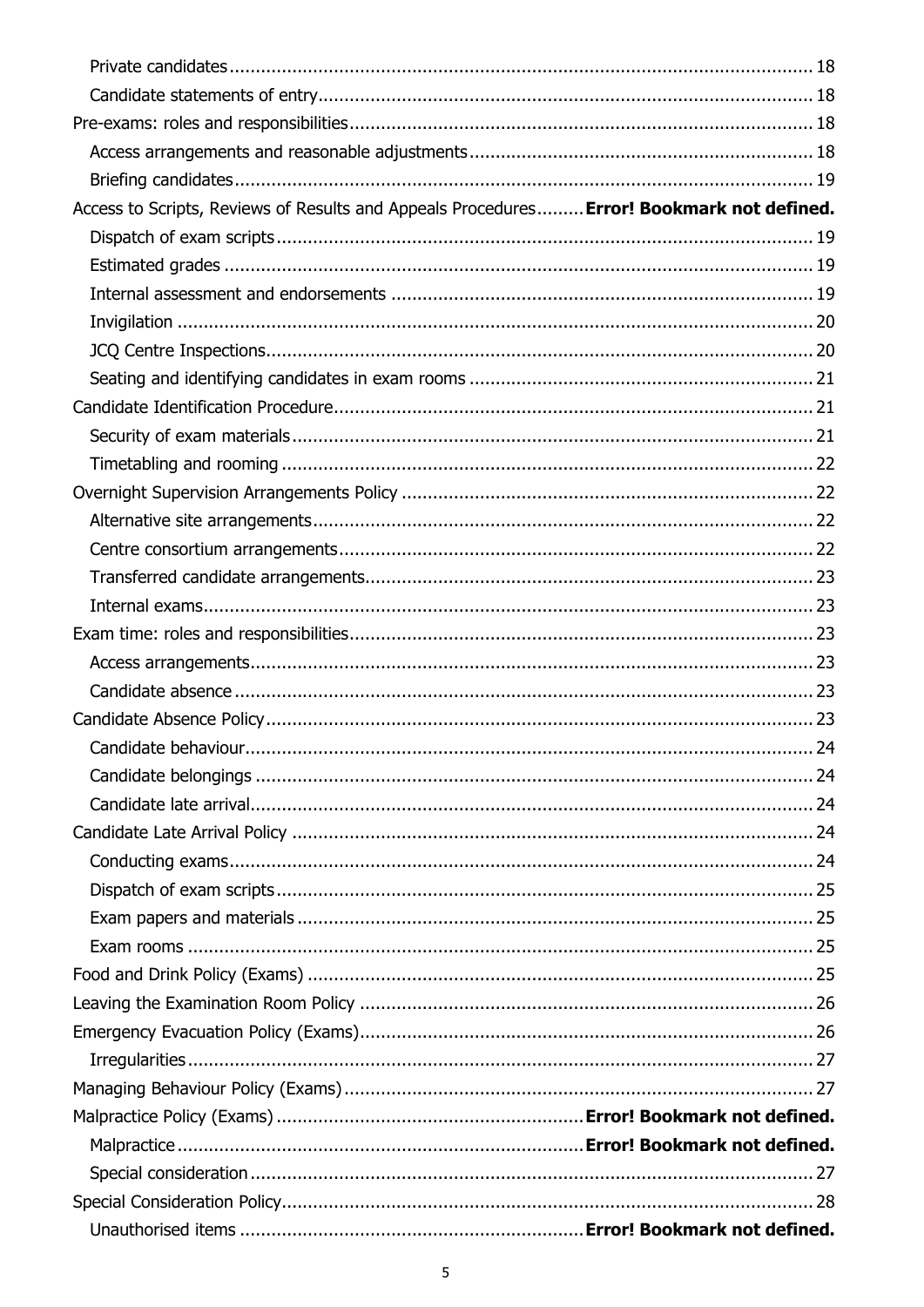| Arrangements for unauthorised items taken into the exam room  Error! Bookmark not defined. |  |
|--------------------------------------------------------------------------------------------|--|
|                                                                                            |  |
|                                                                                            |  |
|                                                                                            |  |
|                                                                                            |  |
|                                                                                            |  |
|                                                                                            |  |
|                                                                                            |  |
|                                                                                            |  |
|                                                                                            |  |
|                                                                                            |  |
|                                                                                            |  |
|                                                                                            |  |
|                                                                                            |  |
|                                                                                            |  |
|                                                                                            |  |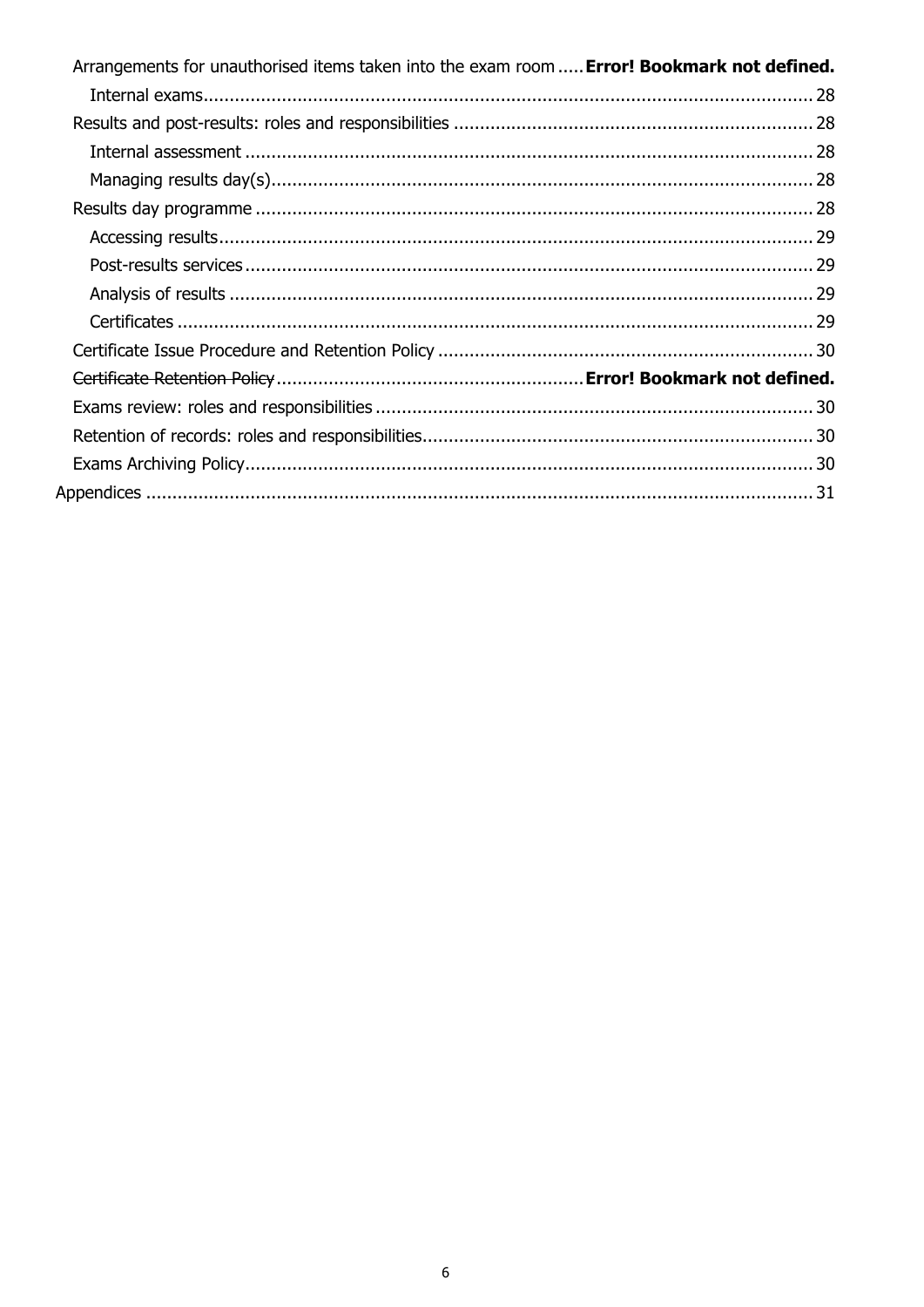#### <span id="page-6-0"></span>Purpose of the policy

The centre is committed to ensuring that the exams management and administration process is run effectively and efficiently and in compliance with the published JCQ regulations and awarding body requirements.

This exam policy will ensure that:

- all aspects of the centre's exam process is documented, supporting the exams contingency plan, and other relevant exams-related policies, procedures and plans are signposted to
- the workforce is well informed and supported
- all centre staff involved in the exams process clearly understand their roles and responsibilities
- all exams and assessments are conducted according to JCQ and awarding body regulations, guidance and instructions, thus maintaining the integrity and security of the exam/assessment system at all times
- exam candidates understand the exams process and what is expected of them

This policy is reviewed annually to ensure ways of working in the centre are accurately reflected and that exams and assessments are conducted to current JCQ (and awarding body) regulations, instructions and guidance.

This policy will be communicated to all relevant centre staff.

The Policy is available in the policies folder, available on all staffs desk top and on the school Website and a paper copy in the office in the Exams Policy Folder

# <span id="page-6-1"></span>**Roles and responsibilities overview**

**The head of centre** is the individual who is accountable to the awarding bodies for ensuring that the centre is always compliant with the published JCQ regulations and awarding body requirements to ensure the security and integrity of the examinations/assessments.

**The examinations officer** is the person appointed by the head of centre to act on behalf of, and be the main point of contact for, the centre in matters relating to the general administration of awarding body examinations and assessments.

**The head of centre may not appoint themselves as the examinations officer.** A head of centre and an examinations officer are two distinct and separate roles. [\(GR,](http://www.jcq.org.uk/exams-office/general-regulations) section 2)

#### **Head of centre responsibilities**

The **head of centre** is the individual who is accountable to the awarding bodies for ensuring that the centre is always compliant with the published JCQ regulations and awarding body requirements to ensure the security and integrity of the examinations/assessments. **It is the responsibility of the head of centre to ensure that all staff comply with the instructions in this booklet**. Failure to do so may constitute malpractice as defined in the JCQ publication Suspected Malpractice: Policies and Procedures, 1 September 2021 to 31 August 2022:

<https://www.jcq.org.uk/exams-office/malpractice> [\(ICE](http://www.jcq.org.uk/exams-office/ice---instructions-for-conducting-examinations) Introduction)

# **Head of centre**

- Understands the contents, refers to and directs relevant centre staff to annually updated JCQ publications including:
	- o [General Regulations for Approved Centres](http://www.jcq.org.uk/exams-office/general-regulations) (GR)
	- o [Instructions for Conducting Examinations](http://www.jcq.org.uk/exams-office/ice---instructions-for-conducting-examinations) (ICE)
	- o [Access Arrangements and Reasonable Adjustments](http://www.jcq.org.uk/exams-office/access-arrangements-and-special-consideration/regulations-and-guidance) (AA)
	- o [Suspected Malpractice -](http://www.jcq.org.uk/exams-office/malpractice) Policies and Procedures (SM)
	- o [Instructions for conducting non-examination assessments](http://www.jcq.org.uk/exams-office/non-examination-assessments) (NEA) (and the instructions for conducting coursework)
	- A quide to the special consideration process (SC)
- Ensures the centre has appropriate accommodation to support the size of the cohorts being taught including appropriate accommodation for candidates requiring access arrangements for exams and assessments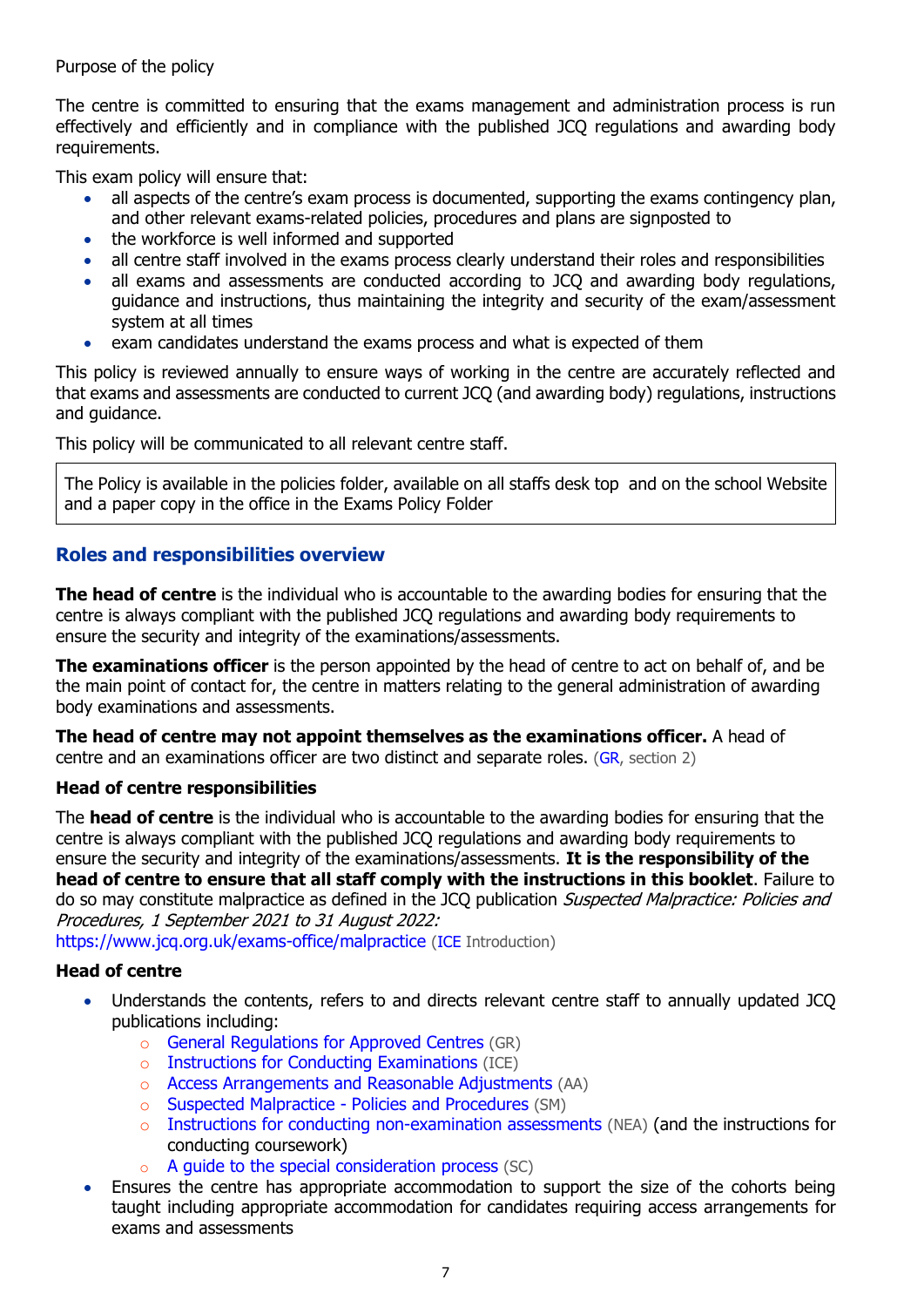# <span id="page-7-0"></span>**National Centre Number Register**

- Takes responsibility for confirming, on an annual basis, that they are both aware of and adhering to the latest version of the JCQ's regulations. This confirmation is managed as part of the National Centre Number Register (NCNR) annual update
- Understands that this responsibility cannot be delegated to a member of the senior leadership team or the examinations officer, and acknowledges that failure to respond to the NCNR annual update, and/or the head of centre's declaration, will result in:
	- o the centre status being suspended
	- o the centre not being able to submit examination entries
	- o the centre not receiving or being able to access question papers

and ultimately, awarding bodies could withdraw their approval of the centre

#### <span id="page-7-1"></span>**Recruitment, selection and training of staff**

- Retains a workforce of an appropriate size and competence, including sufficient managerial and other resource, to undertake the delivery of the qualification as required by an awarding body. This includes taking reasonable steps to ensure occupational competence where this is required for the assessment of specific qualifications
- Provides fully qualified teachers to mark non-examination assessments, and/or fully qualified assessors for the verification of centre-assessed components
- Enables the relevant senior leader(s), the examinations officer (EO) and the ALS lead/SENCo to receive appropriate training and support in order to facilitate the effective delivery of examinations and assessments within the centre, and ensure compliance with the published JCQ regulations
- Appoints an ALS lead/SENCo who will determine appropriate arrangements for candidates with learning difficulties and disabilities

#### <span id="page-7-2"></span>**Internal governance arrangements**

<span id="page-7-3"></span> Has in place a written escalation process should the head of centre, or a member of the senior leadership team with oversight of examination administration, be absent

#### **Escalation Process**

Alison Glazier has responsibility as Head of Centre. Mark Fisher Deputy Head will take on overall Responsibility if Alison Glazier is absent. Kerry Taylor (SLT) Has much experience when running exams so will work with Helen Lancaster . Governors receive exam officer updates and are aware of this protocol

- Has in place a member of the senior leadership team who will provide support and quidance to the examinations officer and ensure that the integrity and security of examinations and assessments is maintained throughout an examination series
- Ensures centre staff undertake key tasks within the exams process and meet internal deadlines set by the EO
- Makes sure that a teacher, a tutor or a senior member of centre staff who teaches the subject being examined, is not an invigilator during the examination

# <span id="page-7-4"></span>**Delivery of qualifications**

- Delivers qualifications, as required by the awarding body, in accordance with relevant equality legislation. This includes but is not limited to ensuring that qualifications are made available to all candidates capable of undertaking them and seeking reasonable adjustments for disabled candidates
- Enables candidates to receive sufficient and up to date laboratory experience, or relevant training where required by the subject concerned
- Where/if using a third party to deliver any part of a qualification at the centre:
	- $\circ$  maintains oversight of, and responsibility for, the delivery of the qualification in accordance with JCQ regulations and awarding body requirements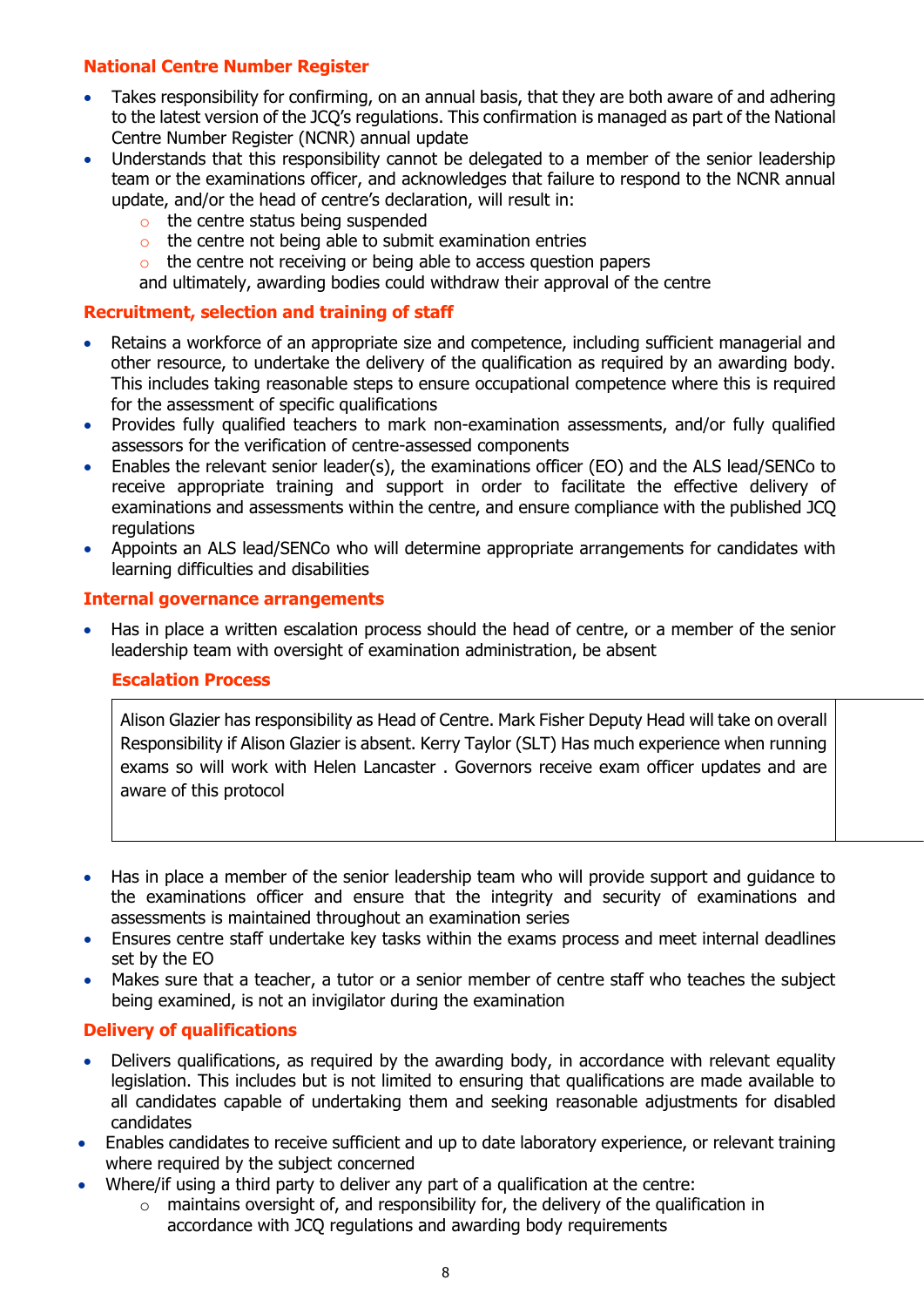$\circ$  has in place a written agreement with the third party ensuring that a copy of the written agreement is available for inspection if requested by the awarding body

# <span id="page-8-0"></span>**Public liability**

 Complies with local health and safety rules which are in place and that the centre is adequately covered for public liability claims

# <span id="page-8-1"></span>**Security of assessment materials**

- Takes all reasonable steps to maintain the integrity of the examinations/assessments, including the security of all assessment materials, by ensuring:
	- o the location of the centre's secure storage facility in a secure room solely assigned to examinations for the purpose of administering secure examination materials
	- o the secure room only contains exam-related material
	- $\circ$  there are between two and six keyholders only, each of whom must fully understand their responsibilities as a key holder to the secure storage facility
	- o access to the secure room and secure storage facility is restricted to the authorised two to six keyholders and staff named and approved by the head of centre are accompanied by a keyholder at all times
	- o appropriate arrangements are in place to ensure that confidential materials are only handed over to authorised members of centre staff
	- o the relevant awarding body is immediately informed if the security of question papers or confidential supporting instructions is put at risk
	- o that when it is permitted to remove question papers from secure storage, and to avoid potential breaches of security, arrangements are in place to carefully check and record that the correct question paper packets are opened
- Makes arrangements to receive, check and store question papers and examination material safely and securely at all times and for as long as required in accordance with the current JCQ publication Instructions for conducting examinations
- Makes arrangements to receive and issue material received from the awarding bodies to staff and candidates, and notify them of any advice and instructions relevant to the examinations and assessments
- Allows candidates access to relevant pre-release materials on, or as soon as possible after, the date specified by the awarding bodies
- Through taking an ethical approach and working proactively to avoid malpractice among students and staff takes all reasonable steps to prevent the occurrence of any malpractice/maladministration before, during the course of and after examinations have taken place
- Ensures irregularities are investigated and informs the awarding bodies of any cases of alleged, suspected or actual incidents of malpractice or maladministration, involving a candidate or a member of staff, are reported to the awarding body immediately
- Ensures risks to the exam process are assessed and appropriate risk management processes/contingency plans are in place (that allow the senior leadership team to act immediately in the event of an emergency or staff absence)

# <span id="page-8-2"></span>**Exam Contingency Plan**

The Exam Contingency Plan is held with the Exam Policies in a Folder and on the Admin Drive in Exams . The Policy is also kept electronically in a folder available to all staff on their desktops. All Policies are on our Website

Refer to [GR](http://www.jcq.org.uk/exams-office/general-regulations) (section 5.3x)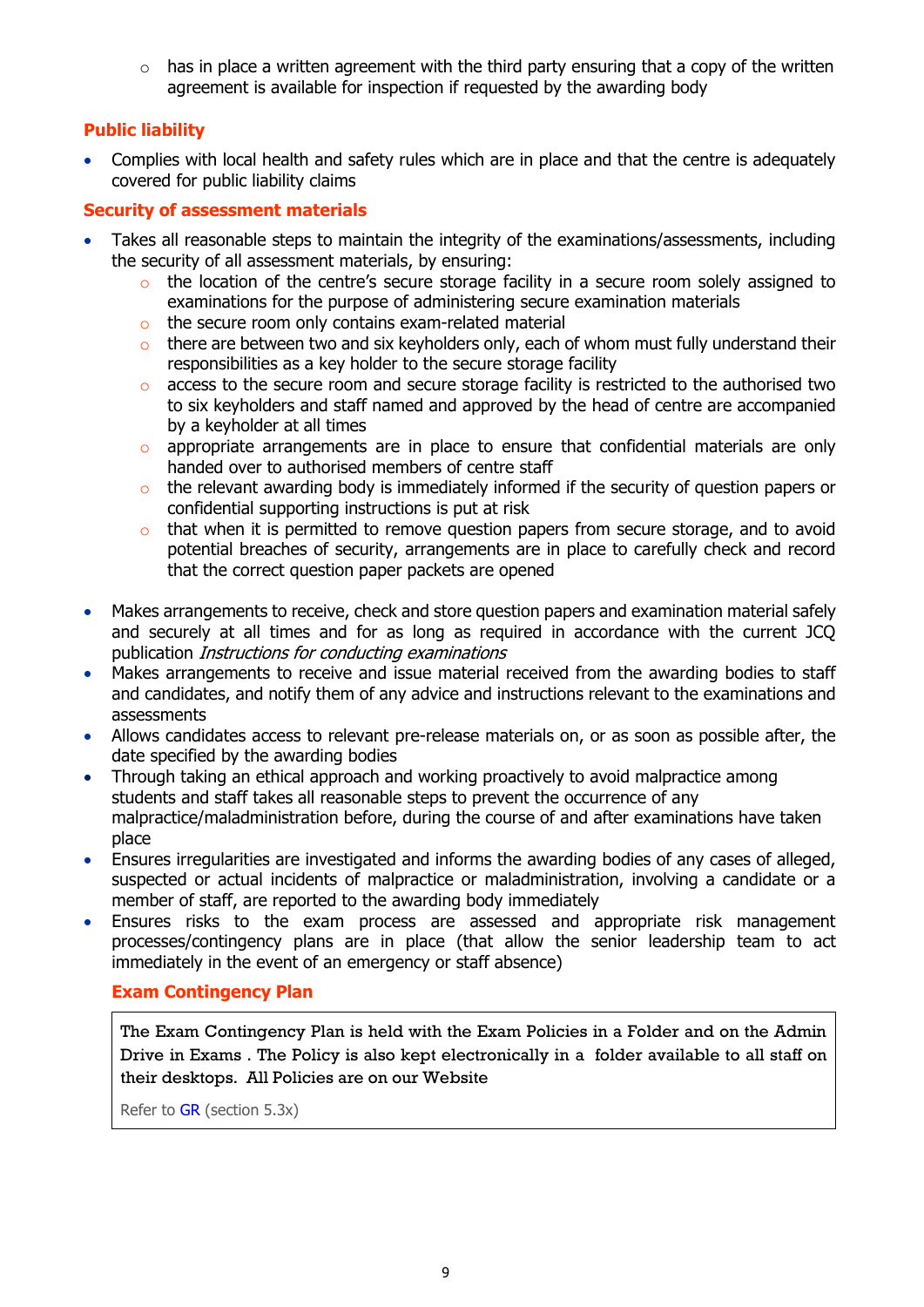<span id="page-9-0"></span>The Policy is also kept electronically in a folder available to all staff on their desktops. All Policies are on our Website and a paper copy on file in the office

#### <span id="page-9-1"></span>**Internal Appeals Procedures**

This POlicy is held with the Exam Policies in a Folder and on the Admin Drive in Exams . The Policy is also kept electronically in a folder available to all staff on their desktops. All Policies are on our Website

#### **Internal Appeals Procedure (Internal assessment decisions)**

Refer to [GR](http://www.jcq.org.uk/exams-office/general-regulations) (section 5.7f)

#### **Internal Appeals Procedure (Reviews of Results/Appeals)**

Refer to [GR](http://www.jcq.org.uk/exams-office/general-regulations) (section 5.13h)

 Ensures the centre's equalities policy demonstrating the centre's compliance with relevant legislation is in place and details the processes followed in respect of identifying the need for, requesting and implementing access arrangements

#### <span id="page-9-2"></span>**Equalities Policy**

R This POlicy is held with the Exam Policies in a Folder and on the Admin Drive in Exams . The Policy is also kept electronically in a folder available to all staff on their desktops. All Policies are on our Website

efer to [GR](http://www.jcq.org.uk/exams-office/general-regulations) (sections 5.3x, 5.4)

 Ensures a complaints and appeals procedure covering general complaints regarding the centre's delivery or administration of a qualification is in place and drawn to the attention of candidates and their parents/carers

#### <span id="page-9-3"></span>**Complaints and Appeals Procedure (Exams)**

This POlicy is held with the Exam Policies in a Folder and on the Admin Drive in Exams . The Policy is also kept electronically in a folder available to all staff on their desktops. All Policies are on our Website

refer to [GR](http://www.jcq.org.uk/exams-office/general-regulations) (section 5.8e)

 Ensures the centre has a child protection/safeguarding policy in place, including Disclosure and Barring Service (DBS) clearance, which satisfies current legislative requirements

#### <span id="page-9-4"></span>**Child Protection/Safeguarding Policy (Exams)**

This POlicy is held with the Exam Policies in a Folder and on the Admin Drive in Exams . The Policy is also kept electronically in a folder available to all staff on their desktops. All Policies are on our Website

Refer to [GR](http://www.jcq.org.uk/exams-office/general-regulations) (section 5.3x)

 Ensures the centre has a data protection policy in place that complies with General Data Protection Regulation and Data Protection Act 2018 regulations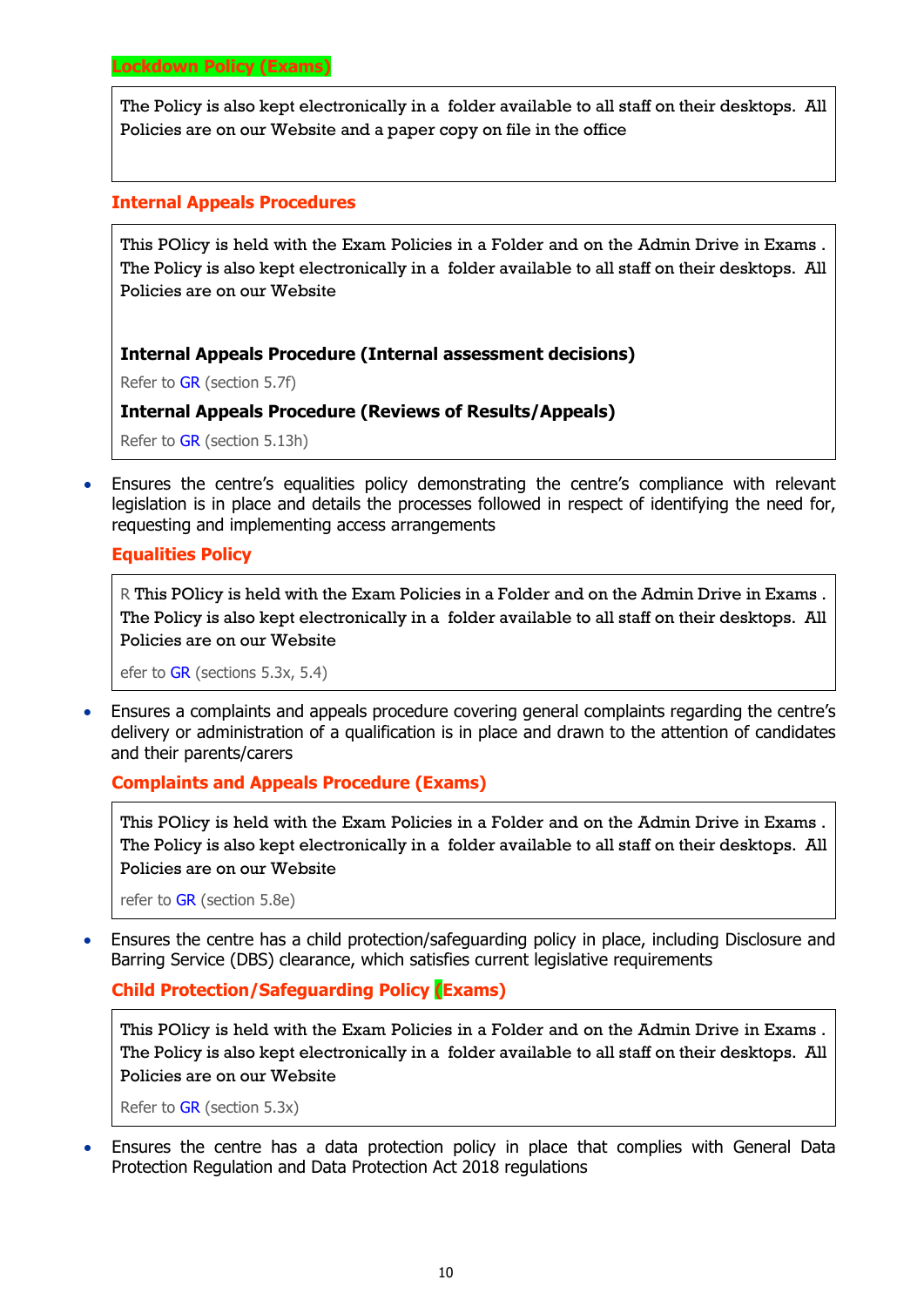#### <span id="page-10-0"></span>**Data Protection Policy (Exams)**

This POlicy is held with the Exam Policies in a Folder and on the Admin Drive in Exams . The Policy is also kept electronically in a folder available to all staff on their desktops. All Policies are on our Website

efer to [GR](http://www.jcq.org.uk/exams-office/general-regulations) (sections 5.3x, 5.8d)

Consideration may also need to be given to the centre's policy on sharing candidates' results and other exams related information with those with parental responsibility and third parties

#### **Legislation on sharing information**

Under the principles of the General Data Protection Regulations 2018 and the Data Protection Act 2018, children and young adults can assume control over their personal information and restrict access to it from the age of 13.This suggests that candidate consent should be sought to share results or other exams-related information with a third party.

Other legislation and guidance may need to be taken into account regarding sharing information with parents, as example information from the DfE for schools regarding parental responsibility and school reports on pupil performance:

- Understanding and dealing with issues relating to parental responsibility [www.gov.uk/government/publications/dealing-with-issues-relating-to-parental](https://www.gov.uk/government/publications/dealing-with-issues-relating-to-parental-responsibility/understanding-and-dealing-with-issues-relating-to-parental-responsibility)[responsibility/understanding-and-dealing-with-issues-relating-to-parental-responsibility](https://www.gov.uk/government/publications/dealing-with-issues-relating-to-parental-responsibility/understanding-and-dealing-with-issues-relating-to-parental-responsibility)
- School reports on pupil performance: quidance for headteachers [www.gov.uk/guidance/school-reports-on-pupil-performance-guide-for-headteachers](https://www.gov.uk/guidance/school-reports-on-pupil-performance-guide-for-headteachers)

#### **Publication of exam results**

Refer to ICO (Information Commissioner's Office) [Schools, universities and colleges](https://ico.org.uk/your-data-matters/schools/) information and [Exam results](https://ico.org.uk/your-data-matters/schools/exam-results/)

<span id="page-10-1"></span> Ensures the centre has documented processes in place relating to access arrangements and reasonable adjustments

**Access Arrangements Policy**

T This POlicy is held with the Exam Policies in a Folder and on the Admin Drive in Exams . The Policy is also kept electronically in a folder available to all staff on their desktops. All Policies are on our Website

here is no specific JCQ regulation that refers to a 'policy' requirement in this respect though it might be good practice to bring all aspects of the process together in one place thereby confirming the centre complies with [GR](http://www.jcq.org.uk/exams-office/general-regulations) (section 5.4f)

#### <span id="page-10-2"></span>**Conflicts of interest**

- Ensures the relevant awarding bodies are informed before the published deadline for entries for each examination series of any potential conflict of interest where
	- o a member of centre staff is taking a qualification at the centre which includes internally assessed components/units (taking at the centre as a last resort where unable to find an alternative centre)
	- a candidate is being taught and prepared for a qualification which includes internally assessed components/units by a member of centre staff with close relationship to the candidate
- Maintains clear records that confirm the measures taken/protocols in place to mitigate any potential risk to the integrity of the qualifications affected by the above, and where
	- o a member of exams office staff has a close relationship to a candidate being entered for exams and assessments at the centre or at another centre
	- o a member of centre staff is taking a qualification at the centre which does not include internally assessed components/units (taking at the centre as a last resort where unable to find an alternative centre)
	- o a member of centre staff is taking a qualification at another centre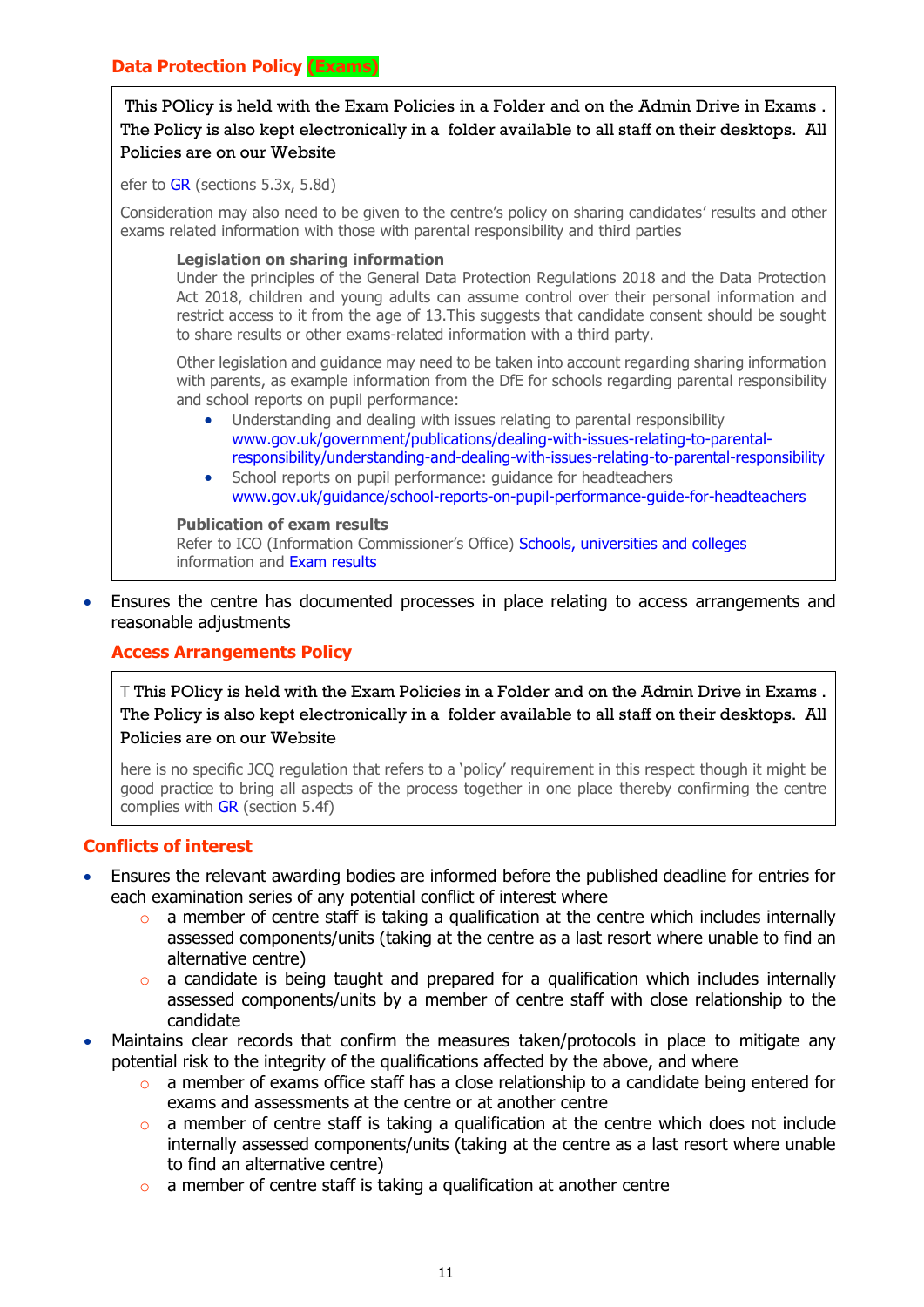# <span id="page-11-0"></span>**Conflicts of Interest Policy (Exams)**

This POlicy is held with the Exam Policies in a Folder and on the Admin Drive in Exams . The Policy is also kept electronically in a folder available to all staff on their desktops. All Policies are on our WebsiteThere is no specific JCO regulation that refers to a 'policy' requirement though this would confirm the centre is complying with the declaration and recording requirements outlined in [GR](http://www.jcq.org.uk/exams-office/general-regulations) (section 5.3i)

- Ensures other relevant centre staff where they may be involved in the receipt and dispatch of confidential exam materials are briefed on the requirements for maintaining the integrity and confidentiality of the exam materials
- Ensures members of centre staff do not forward emails and letters from awarding body or JCQ personnel without prior consent to third parties or upload such correspondence onto social media sites and applications
- Ensures members of centre staff do **not** advise parents/candidates to contact awarding bodies/JCQ directly nor provide them with addresses/email addresses of awarding body examining/assessment personnel or JCQ personnel

# <span id="page-11-1"></span>**Centre inspections**

- Co-operates with the JCQ Centre Inspection Service, an awarding body or a regulatory authority when subject to an inspection, an investigation or an unannounced visit, and takes all reasonable steps to comply with all requests for information or documentation made by an awarding body or regulatory authority as soon as is practical
- Allows all venues used for examinations and assessments, paperwork and secure storage facilities to be open to inspection
- Understands the JCQ Centre Inspector will identify him/herself with a photo ID card and **must**  be accompanied throughout his/her tour of the premises, including inspection of the centre's secure storage facility

# **Exams officer**

- Understands the contents of annually updated JCQ publications including:
	- o [General Regulations for Approved Centres](http://www.jcq.org.uk/exams-office/general-regulations)
	- o [Instructions for Conducting Examinations](http://www.jcq.org.uk/exams-office/ice---instructions-for-conducting-examinations)
	- o [Suspected Malpractice -](http://www.jcq.org.uk/exams-office/malpractice) Policies and Procedures
	- o [Post-results services](http://www.jcq.org.uk/exams-office/post-results-services) (PRS)
	- o [A guide to the special consideration process](https://www.jcq.org.uk/exams-office/access-arrangements-and-special-consideration/regulations-and-guidance/)
- Completes/submits the National Centre Number Register annual update (administered on behalf of the JCQ member awarding bodies by OCR [https://ocr.org.uk/administration/ncn-annual](https://ocr.org.uk/administration/ncn-annual-update/)[update/\)](https://ocr.org.uk/administration/ncn-annual-update/) by the end of October each year
- Is familiar with the contents of annually updated information from awarding bodies on administrative procedures, key tasks, key dates and deadlines
- Ensures key tasks are undertaken and key dates and deadlines met
- Recruits, trains and deploys a team of internal/external invigilators; appoints lead invigilators, as required and keeps a record of the content of training provided to invigilators for the required period
- Works with the ALS lead/SENCo to ensure invigilators supervising access arrangement candidates and those acting as a facilitator supporting access arrangement candidates fully understand the respective role and what is and what is not permissible in the exam room
- Supports the head of centre in ensuring that awarding bodies are informed (where required) of any conflict of interest declared by members of centre staff and in maintaining records that confirm the measures taken/protocols in place to mitigate any potential risk to the integrity of the qualifications affected before the published deadline for entries for each examination series
- Briefs other relevant centre staff where they may be involved in the receipt and dispatch of confidential exam materials on the requirements for maintaining the integrity and confidentiality of the exam materials

#### **Senior leaders**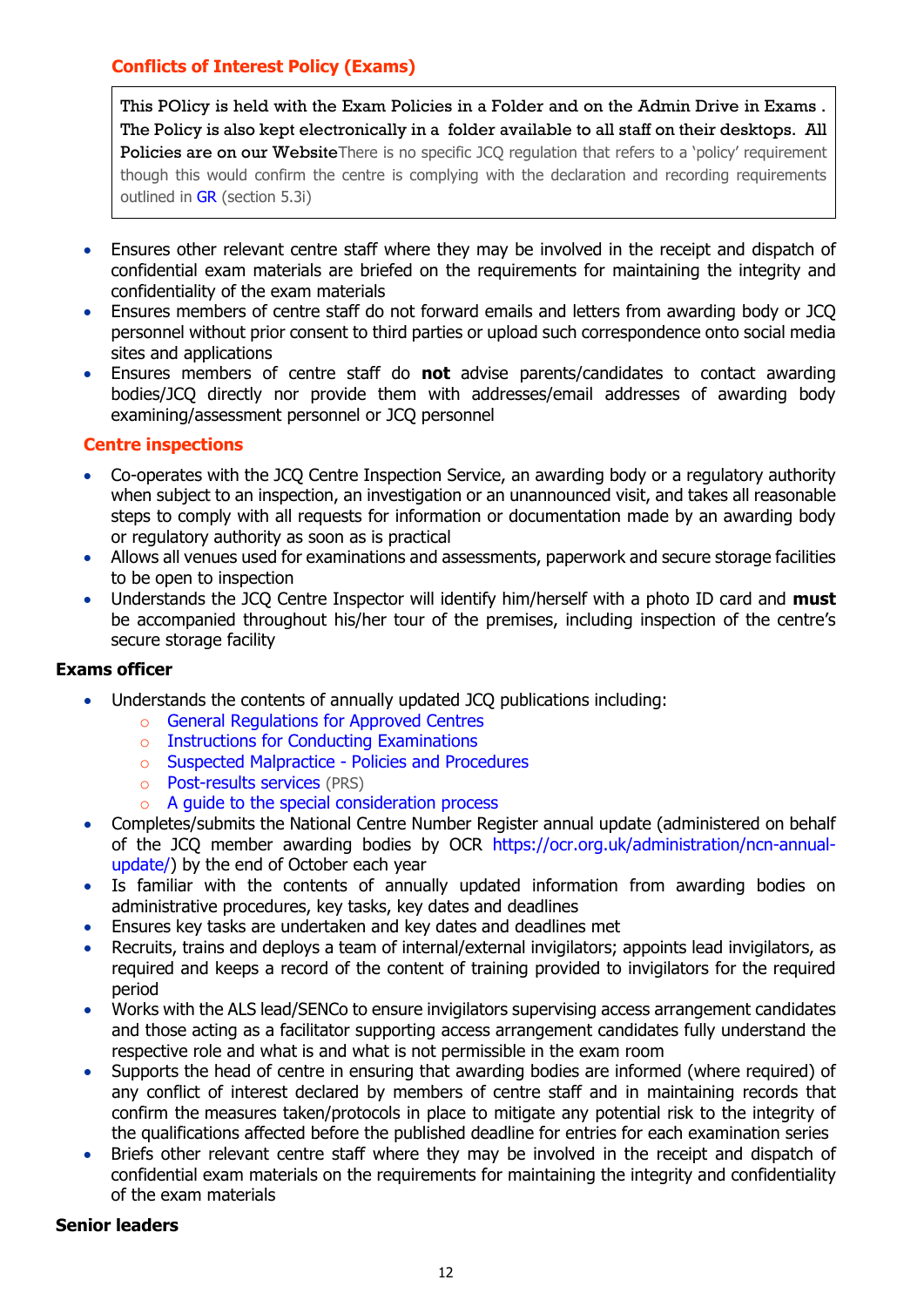- Are familiar with the contents, refer to and direct relevant centre staff to annually updated JCQ publications including:
	- o [General Regulations for Approved Centres](http://www.jcq.org.uk/exams-office/general-regulations)
	- o [Instructions for Conducting Examinations](http://www.jcq.org.uk/exams-office/ice---instructions-for-conducting-examinations)
	- o [Access Arrangements and Reasonable Adjustments](http://www.jcq.org.uk/exams-office/access-arrangements-and-special-consideration/regulations-and-guidance)
	- o [Suspected Malpractice -](http://www.jcq.org.uk/exams-office/malpractice) Policies and Procedures
	- o [Instructions for conducting non-examination assessments](http://www.jcq.org.uk/exams-office/non-examination-assessments) (and the instructions for conducting coursework)
	- o [A guide to the special consideration process](http://www.jcq.org.uk/exams-office/access-arrangements-and-special-consideration/regulations-and-guidance)

# **Additional Learning Support (ALS) lead/Special educational needs co-ordinator (SENCo)**

- Understands the contents, refers to and directs relevant centre staff to annually updated JCQ publications including:
	- o [Access Arrangements and Reasonable Adjustments](http://www.jcq.org.uk/exams-office/access-arrangements-and-special-consideration/regulations-and-guidance)
- Leads on the access arrangements and reasonable adjustments process (referred to in this policy as 'access arrangements')
- If not the qualified access arrangements assessor, works with the person appointed, on all matters relating to assessing candidates and ensures the correct procedures are followed
- Presents when requested by a JCQ Centre Inspector, evidence of the assessor's qualification

# **Senior leaders**

- Ensure teaching staff undertake key tasks, as detailed in this policy, within the exams process (exam cycle) and meet internal deadlines set by the EO and ALS lead/SENCo
- Ensure teaching staff keep themselves updated with awarding body subject and teacher-specific information to confirm effective delivery of qualifications
- Ensure teaching staff attend relevant awarding body training and update events

# **Teaching staff**

- Undertake key tasks, as detailed in this policy, within the exams process and meet internal deadlines set by the EO and ALS lead/SENCo
- Keep updated with awarding body subject and teacher-specific information to confirm effective delivery of qualifications
- Attend relevant awarding body training and update events

# **Invigilators**

- Attend/undertake training, update, briefing and review sessions as required
- Provide information as requested on their availability to invigilate
- Sign a confidentiality and security agreement and confirm whether they have any current maladministration/malpractice sanctions applied to them

# **Reception staff**

 Support the EO in the receipt and dispatch of confidential exam materials and follow the requirements for maintaining the integrity and confidentiality of the exam materials

# **Site staff**

Support the EO in relevant matters relating to exam rooms and resources

# **Candidates**

Where applicable in this policy, the term 'candidates' refers to candidates and/or their parents/carers.

# <span id="page-12-0"></span>**The exam cycle**

The exams management and administration process that needs to be undertaken for each **exam series** is often referred to as the **exam cycle** and relevant tasks required within this grouped into the following stages:

- planning
- entries
- pre-exams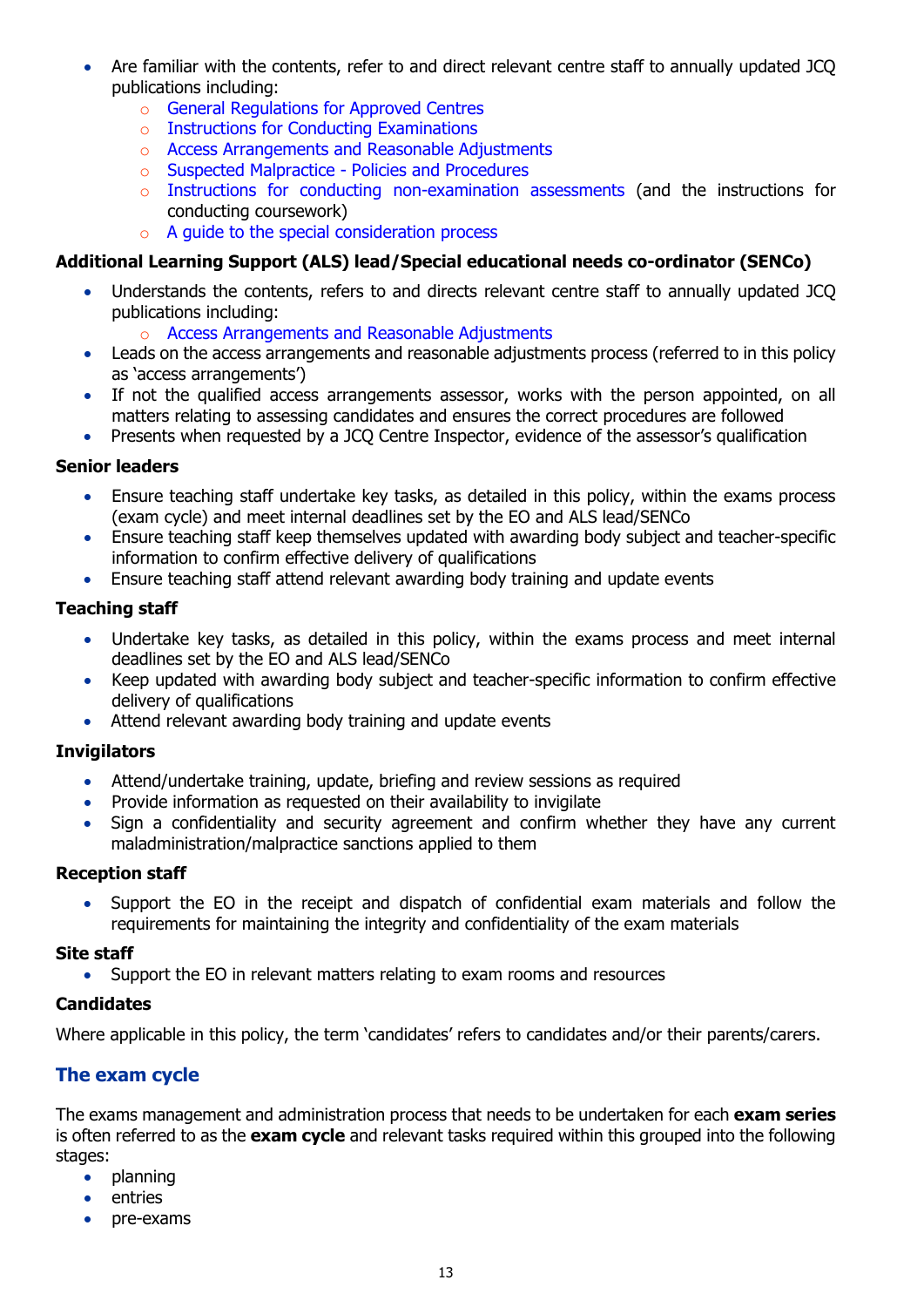- exam time
- results and post-results

<span id="page-13-0"></span>This policy identifies roles and responsibilities of centre staff within this cycle.

# **Planning: roles and responsibilities**

#### <span id="page-13-1"></span>**Information sharing**

#### **Head of centre**

 Directs relevant centre staff to annually updated JCQ publications including [GR,](http://www.jcq.org.uk/exams-office/general-regulations) [ICE,](http://www.jcq.org.uk/exams-office/ice---instructions-for-conducting-examinations) [AA,](http://www.jcq.org.uk/exams-office/access-arrangements-and-special-consideration) [SM,](http://www.jcq.org.uk/exams-office/malpractice) [NEA](http://www.jcq.org.uk/exams-office/non-examination-assessments) (and the Instructions for conducting coursework) and [SC](http://www.jcq.org.uk/exams-office/access-arrangements-and-special-consideration/regulations-and-guidance)

#### **Exams officer**

- Signposts relevant centre staff to JCQ publications and awarding body documentation relating to the exams process that have been updated
- Signposts relevant centre staff to JCQ information that should be provided to candidates
- As the centre administrator, approves relevant access rights for centre staff to access awarding body secure extranet sites

# <span id="page-13-2"></span>**Information gathering**

#### **Exams officer**

- Undertakes an annual information gathering exercise in preparation for each new academic year to ensure data about all qualifications being delivered is up to date and correct
- Collates all information gathered into one central point of reference
- Researches awarding body guidance to identify administrative processes, key tasks, key dates and deadlines for all relevant qualifications
- Produces an annual exams plan of key tasks and key dates to ensure all external deadlines can be effectively met; informs key centre staff of internal deadlines
- Collects information on internal exams to enable preparation for and conduct of (insert the titles these internal exams are referred to in the centre)

# **Senior leaders**

- Respond (or ensure teaching staff respond) to requests from the EO on information gathering
- Meet the internal deadline for the return of information
- Inform the EO of any changes to information in a timely manner minimising the risk of late or other penalty fees being incurred by an awarding body
- Note the internal deadlines in the annual exams plan and directs teaching staff to meet these

# <span id="page-13-3"></span>**Access arrangements**

# **Head of centre**

- Ensures there is appropriate accommodation for candidates requiring access arrangements in the centre for all examinations and assessments
- Ensures a written process is in place to not only check the qualification(s) of the appointed assessor(s) but that the correct procedures are followed as per Chapter 7 of the JCQ publication [Access Arrangements and Reasonable Adjustments](http://www.jcq.org.uk/exams-office/access-arrangements-and-special-consideration/regulations-and-guidance)
- Ensures the ALS lead/SENCo is fully supported in effectively implementing access arrangements and reasonable adjustments once approved

# **ALS lead/SENCo**

- Assesses candidates (or works with the appropriately qualified assessor as appointed by the head of centre) to identify access arrangements/reasonable adjustments requirements
- Gathers **evidence** to support the need for access arrangements for a candidate
- Liaises with teaching staff to gather evidence of **normal way of working** of an affected candidate
- Determines candidate eligibility for arrangements or adjustments that are centre-delegated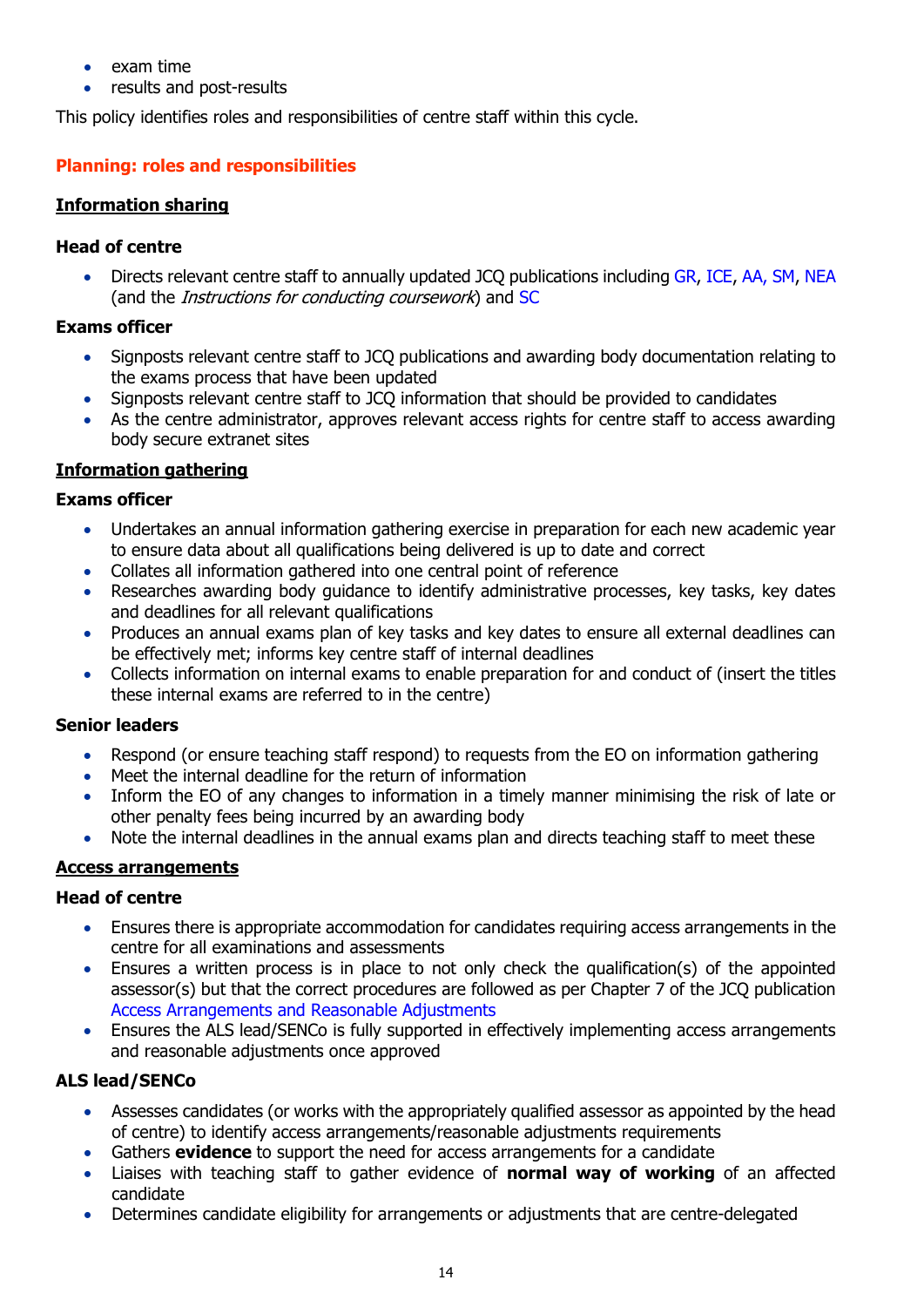- Gathers signed **Personal data consent, Privacy Notice (AAO) and Data Protection confirmation** forms from candidates where required
- Applies for **approval** through **Access arrangements online** (AAO) via the **Centre Admin Portal** (CAP), where required or through the awarding body where qualifications sit outside the scope of AAO
- Keeps a file for each candidate for JCQ inspection purposes containing all the required documentation (if documentation is stored electronically, an e-folder must be created for each individual candidate. The candidate's e-folder must hold each of the required documents for inspection)
- Employs good practice in relation to the Equality Act 2010
- Liaises with the EO regarding exam time arrangements for access arrangement candidates
- Ensures staff appointed to facilitate access arrangements for candidates are appropriately trained and understand the rules of the particular arrangement(s) and keeps a record of the content of training provided to facilitators for the required period
- Works with the EO to ensure invigilators and those acting as a facilitator fully understand the respective role and what is and what is not permissible in the exam room
- Provides and annually reviews a centre policy on the **use of word processors** in exams and assessments

# <span id="page-14-0"></span>**Word Processor Policy (Exams)**

This POlicy is held with the Exam Policies in a Folder and on the Admin Drive in Exams . The Policy is also kept electronically in a folder available to all staff on their desktops. All Policies are on our Website

 Ensures criteria for candidates granted **separate invigilation within the centre** is clear, meets JCQ regulations and best meets the needs of individual candidates and remaining candidates in main exam rooms

# <span id="page-14-1"></span>**Separate Invigilation Policy**

#### **Why have a policy on this?**

In certain circumstances, a candidate with 'an established difficulty' may be eligible to take exams under separate invigilation. Centres may also receive requests from candidates (and/or parents/carers) to take their exams under separate invigilation (in a separate room with 1:1 invigilation). Having a documented policy ensures:

- the criteria for candidates granted separate invigilation within the centre is clear and complies with JCQ regulations
- the centre can demonstrate the policy if asked/challenged by a candidate (and/or parent/carer)

It may also be useful to include within this, the centre's policy for candidates seated in a 'small' room, 'access arrangements' room etc. (i.e. taking exams separate to the main cohort)

#### **Senior leaders, Teaching staff**

- Support the ALS lead/SENCo in determining and implementing appropriate access arrangements/reasonable adjustments
- Provide a statement for inspection purposes which details the criteria the centre uses to award and allocate word processors for examinations

#### <span id="page-14-2"></span>**Internal assessment and endorsements**

#### **Head of centre**

#### **Controlled assessments, coursework and non-examination assessments**

 Ensures arrangements are in place to co-ordinate and standardise all marking of centre- assessed components and ensures that candidates' centre-assessed work is produced, authenticated and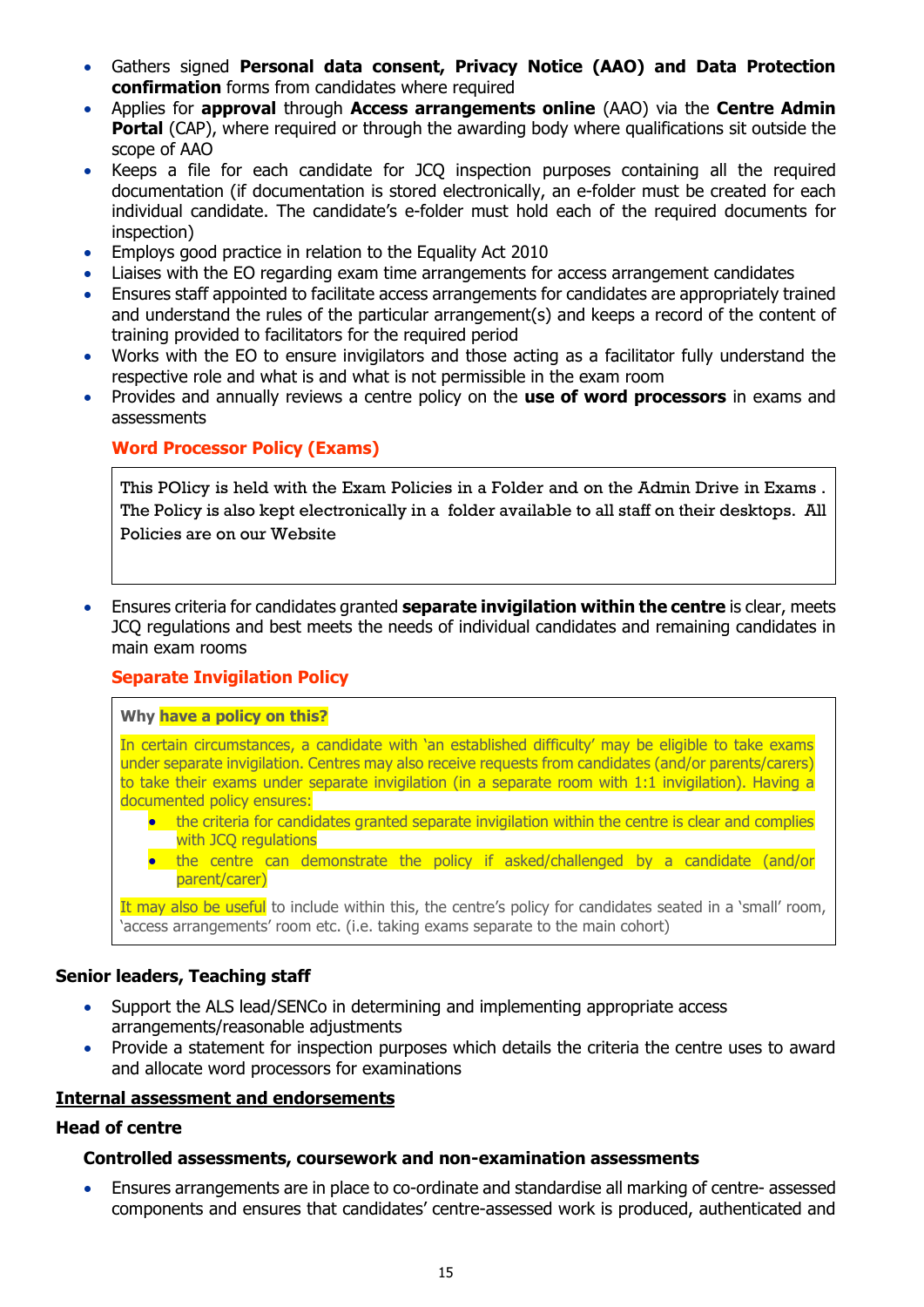marked, or assessed and quality assured in accordance with the awarding bodies' instructions (including where relevant, private candidates)

- Ensures that teaching staff, in accordance with awarding bodies' instructions, return all subjectspecific forms by the required date
- Provides fully qualified teachers to mark non-examination assessments, and/or fully qualified assessors for the verification of centre-assessed components
- Ensures an **internal appeals procedure** relating to internal assessment decisions is in place for a candidate to appeal against and request a review of the centre's marking (see Roles and responsibilities overview)
- Ensures a **non-examination assessment policy** is in place for GCE and GCSE qualifications which include components of non-examination assessment (For CCEA GCSE centres this would be a controlled assessment policy)

# <span id="page-15-0"></span>**Non-examination Assessment Policy**

This Policy is held with the Exam Policies in a Folder and on the Admin Drive in Exams . The Policy is also kept electronically in a folder available to all staff on their desktops. All Policies are on our Website

Refer to [GR](http://www.jcq.org.uk/exams-office/general-regulations) (sections 5.3x, 5.7) and [NEA](https://www.jcq.org.uk/exams-office/non-examination-assessments) (section 1)

 Ensures any irregularities relating to the production of work by candidates are investigated and dealt with internally if discovered prior to a candidate signing the authentication statement (where required) or reported to the awarding body if a candidate has signed the authentication statement

# **Senior leaders**

- Ensure teaching staff have the necessary and appropriate knowledge, understanding, skills, and training to set tasks, conduct task taking, and to assess, mark and authenticate candidates' work (including where relevant, private candidates)
- Ensure appropriate internal moderation, standardisation and verification processes are in place
- Ensure teaching staff delivering AQA Applied General qualifications, OCR Cambridge Nationals, Entry Level Certificate or Project qualifications (and CCEA GCE unitised AS and A-level qualifications and WJEC GCE legacy AS and A-level Health & Social Care) follow JCQ [Instructions](http://www.jcq.org.uk/exams-office/coursework)  [for conducting coursework](http://www.jcq.org.uk/exams-office/coursework) and the specification provided by the awarding body
- Ensure teaching staff delivering GCE & GCSE specifications (which include components of nonexamination assessment) follow JCQ [Instructions for conducting non-examination assessments](http://www.jcq.org.uk/exams-office/non-examination-assessments) and the specification provided by the awarding body
- For other qualifications, ensure teaching staff follow appropriate instructions issued by the awarding body
- Ensure teaching staff inform candidates of their centre assessed marks as a candidate may request a review of the centre's marking before marks are submitted to the awarding body

# **Teaching staff**

- Ensure appropriate instructions for conducting internal assessment are followed
- Ensure candidates are aware of JCQ and awarding body information for candidates on producing work that is internally assessed (coursework, non-examination assessments, social media) prior to assessments taking place
- Ensure candidates are informed of their centre assessed marks as a candidate may request a review of the centre's marking before marks are submitted to the awarding body

# **Exams officer**

- Identifies relevant key dates and administrative processes that need to be followed in relation to internal assessment
- Signposts teaching staff to relevant JCQ [Information for candidates documents](https://www.jcq.org.uk/exams-office/information-for-candidates-documents/) that are annually updated

# <span id="page-15-1"></span>**Invigilation**

# **Head of centre**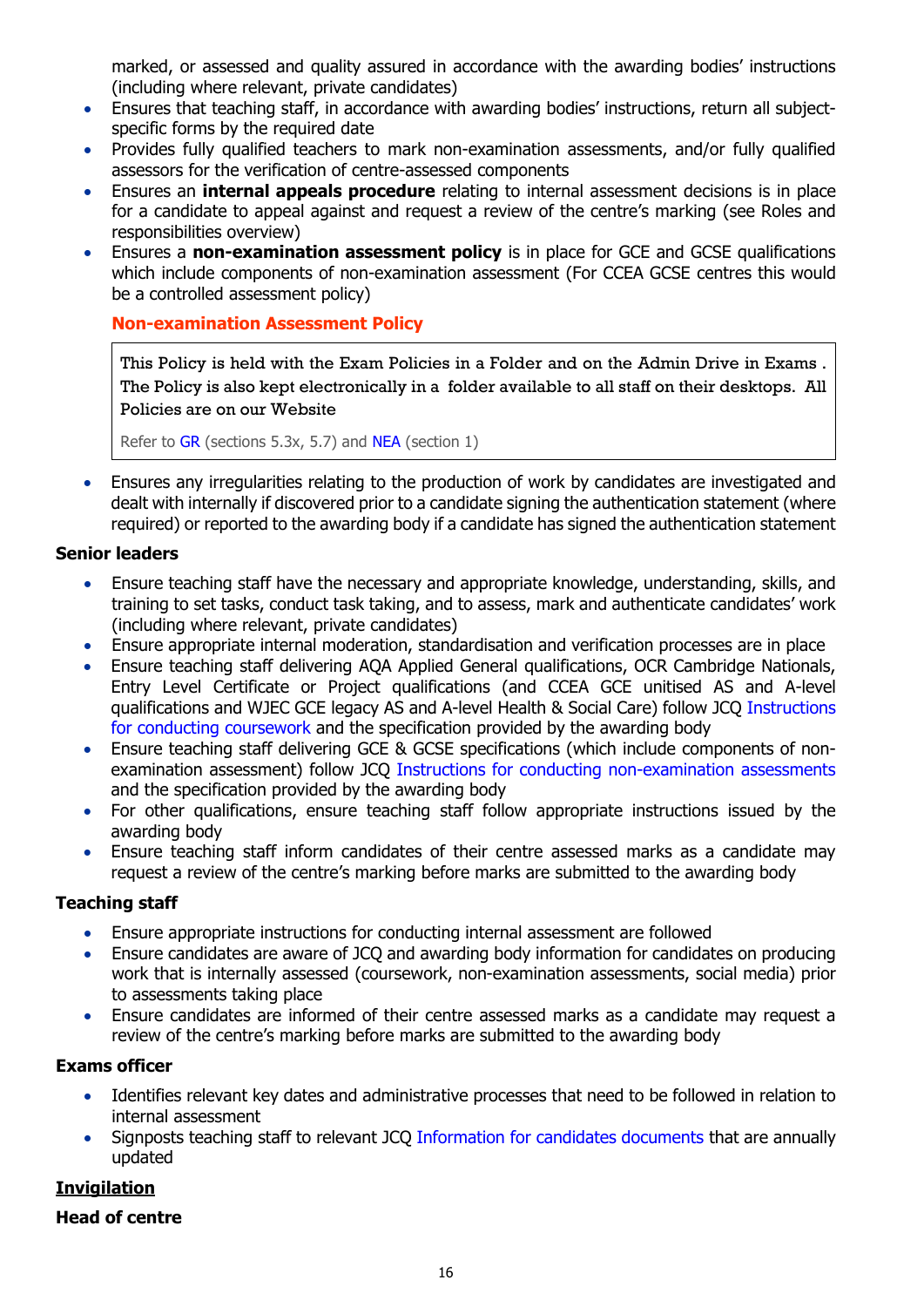- Ensures relevant support is provided to the EO in recruiting, training and deploying a team of **invigilators**
- Ensures, if contracting supply staff to act as invigilators, that such persons are competent and fully trained, understanding what is and what is not permissible (and not taking on its own an assurance from a recruitment agency, that this is the case)
- Determines if additional invigilators will be deployed in timed Art exams in addition to the subject teacher to ensure the supervision of candidates is maintained at all times

# **Exams officer**

- Recruits additional invigilators where required to effectively cover all exam periods/series' throughout the academic year
- Collects information on new recruits to identify if they have invigilated previously and if any current maladministration/malpractice sanctions are applied to them
- Provides training for new invigilators on the instructions for conducting exams and an annual update for the existing invigilation team so that they are aware of any changes in a new academic year before they are allocated to invigilate an exam
- Ensures invigilators supervising access arrangement candidates understand their role (and the role of a facilitator who may be supporting a candidate) and the rules and regulations of the access arrangement(s)
- Ensures invigilators are briefed on the access arrangement candidates in their exam room and made aware of the access arrangement(s) awarded (ensuring these candidates are identified on the seating plan) and confirms invigilators understand what is and what is not permissible
- Collects evaluation of training to inform future events

# <span id="page-16-0"></span>**Entries: roles and responsibilities**

# <span id="page-16-1"></span>**Estimated entries**

#### **Exams officer**

- Requests estimated or early entry information, where this may be required by awarding bodies, from HoDs in a timely manner to ensure awarding body external deadlines for submission can be met
- Makes candidates aware of the JCQ **Information for candidates – Privacy Notice** at the start of a course leading to a vocational qualification or when entries are submitted to awarding bodies for processing for general qualifications

#### **Senior leaders**

- Provide entry information requested by the EO to the internal deadline
- Inform the EO immediately of any subsequent changes to entry information

# <span id="page-16-2"></span>**Final entries**

# **Exams officer**

- Requests final entry information from HoDs in a timely manner to ensure awarding body external deadlines for submission can be met
- Informs HoDs of subsequent deadlines for making changes to final entry information without charge
- Confirms with HoDs final entry information that has been submitted to awarding bodies
- Ensures as far as possible that entry processes minimise the risk of entries or registrations being missed reducing the potential for late or other penalty fees being charged by awarding bodies
- Observes each awarding body's terms and conditions for the entry and withdrawal of candidates for their examinations and assessments, and observes any regulatory requirements for the qualification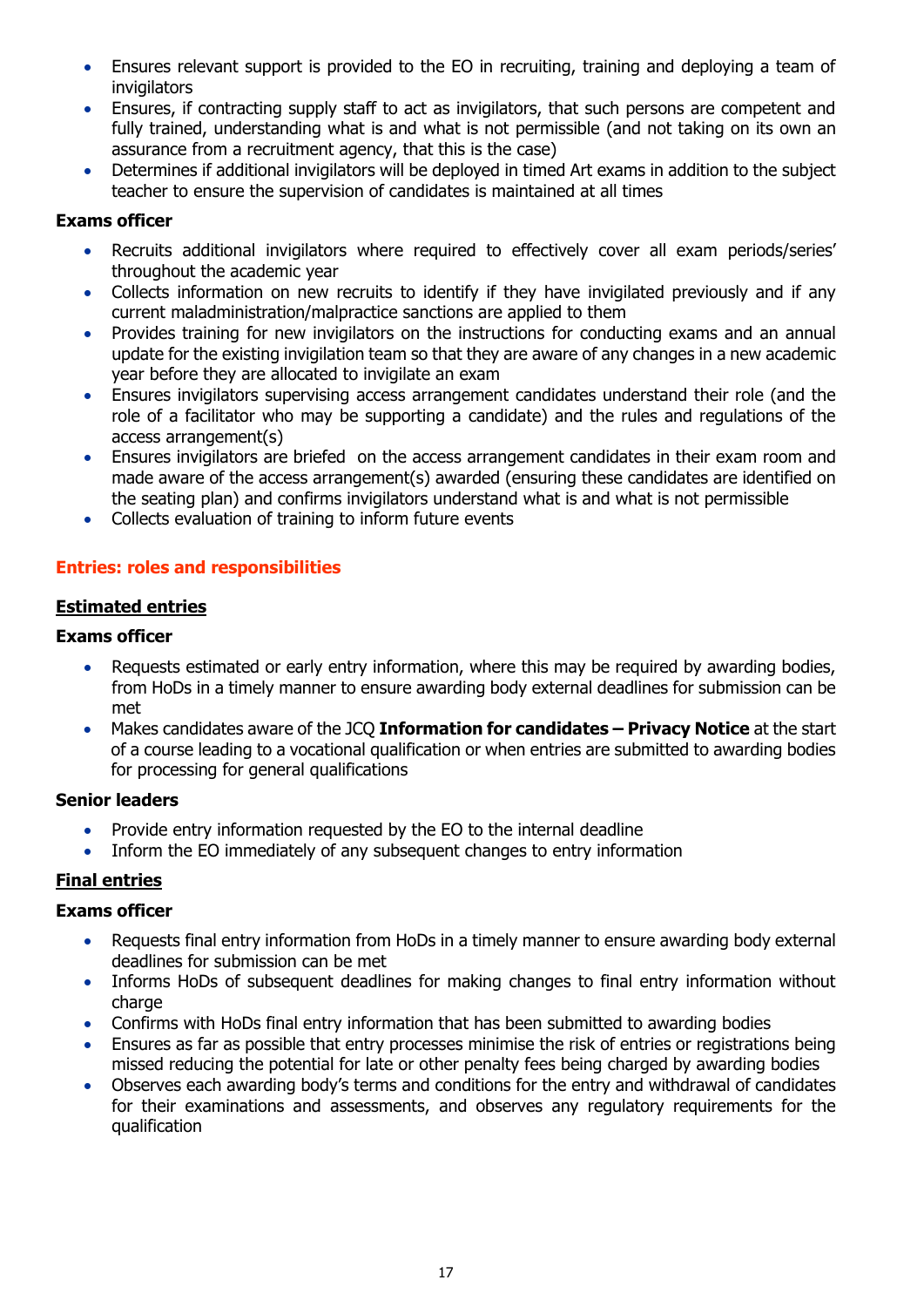# <span id="page-17-0"></span>**Final entries collection and submission procedure**

All entries are made by each subject teacher in the exam entries folder on each student entry sheet. Exams officer also confirms entries by email to all subject leaders to make one final check

#### **Senior leaders**

- Provide information requested by the EO to the internal deadline
- Inform the EO immediately, or at the very least prior to the deadlines, of any subsequent changes to final entry information, which includes
	- o changes to candidate personal details
	- o amendments to existing entries
	- o withdrawals of existing entries
- <span id="page-17-2"></span>Check final entry submission information provided by the EO and confirms information is correct

#### <span id="page-17-1"></span>**Entry Budget carefully estimated in advance and entries to be made early and accurately to avoid paying extra fees. Budgets are checked Monthly. fees**

# **Late entries**

#### **Exams officer**

- Has clear entry procedures in place to minimise the risk of late entries
- Charges any late or other penalty fees to departmental budgets

#### **Senior leaders**

- Minimise the risk of late entries by
	- o following procedures identified by the EO in relation to making final entries on time
	- o meeting internal deadlines identified by the EO for making final entries

#### <span id="page-17-3"></span>**Re-sit entries**

Planned to avoid late entry fees

# <span id="page-17-4"></span>**Private candidates**

Very Occasionally we may have a private student. All details are kept securely and the candidate is treated in the same way as our cohort. All correspondence is kept professional and the candidate will be asked to pay for their own entries and late fees and refunds given if applicable . Each individual would be dealt with according to their needs re access arrangements

# <span id="page-17-5"></span>**Candidate statements of entry**

#### **Exams officer**

• Provides candidates with statements of entry for checking

#### **Teaching staff**

 Ensure candidates check statements of entry and return any relevant confirmation required to the EO

#### **Candidates**

Confirm entry information is correct or notify the EO of any discrepancies

# <span id="page-17-6"></span>**Pre-exams: roles and responsibilities**

# <span id="page-17-7"></span>**Access arrangements and reasonable adjustments**

# **ALS lead/SENCo**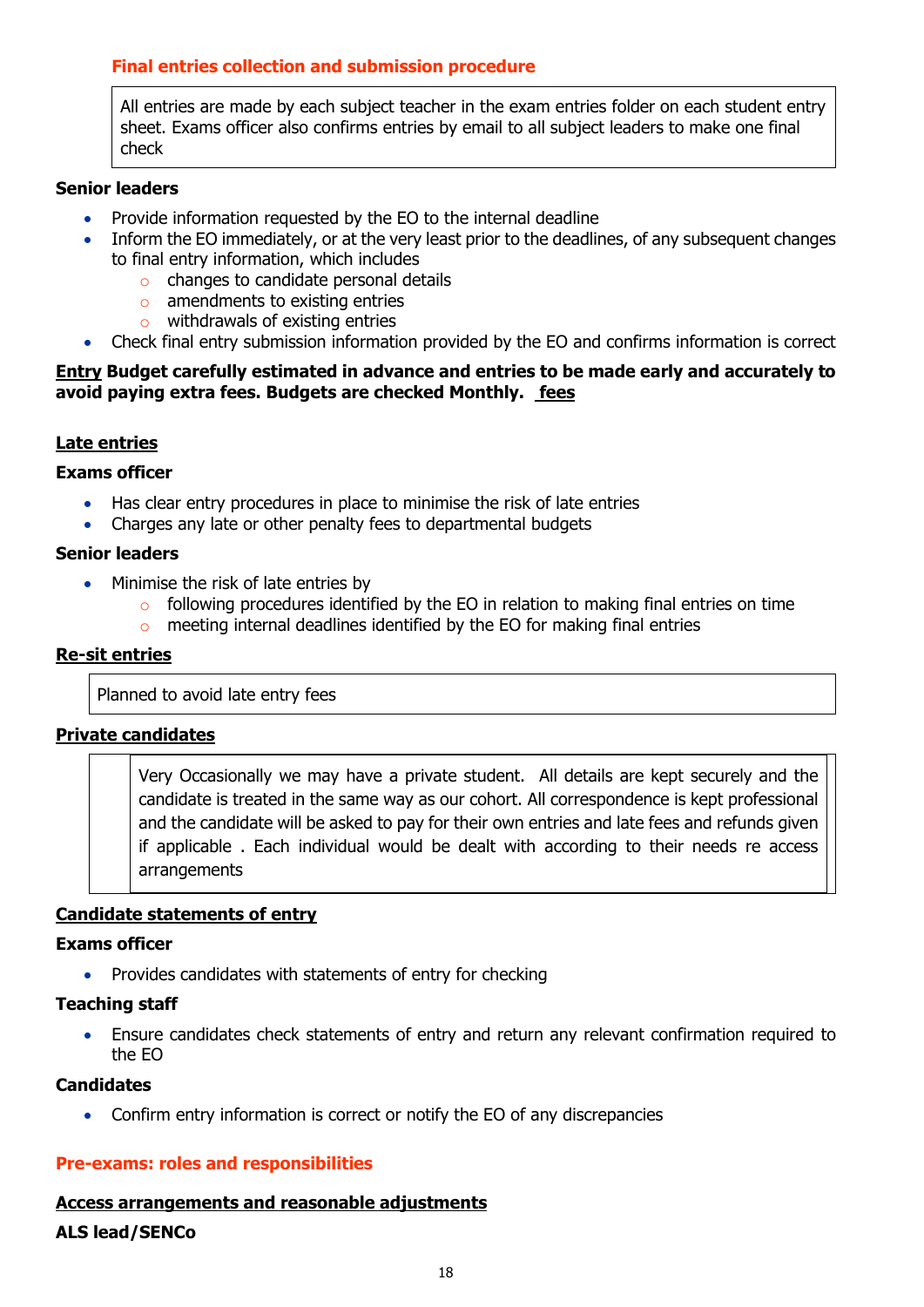- Ensures appropriate arrangements, adjustments and adaptations are in place to facilitate access to exams/assessments for candidates where they are disabled within the meaning of the Equality Act (unless a temporary emergency arrangement is required at the time of an exam)
- Ensures a candidate is involved in any decisions about arrangements, adjustments and /or adaptations that may be put in place for him/her
- Ensures exam information (JCQ information for candidates documents, individual exam timetable etc.) is adapted where this may be required for a disabled candidate to access it
- Allocates appropriately trained centre staff to facilitate access arrangements for candidates in exams and assessments (ensuring that the facilitator appointed meets JCQ requirements and fully understands the rule of the particular access arrangement)
- Where relevant, ensures the necessary and appropriate steps are undertaken to gather an appropriate picture of need and demonstrate normal way of working for a private candidate (including distance learners and home educated candidates) and that the candidate is assessed by the centre's appointed assessor

# <span id="page-18-0"></span>**Briefing candidates**

# **Exams officer**

- Issues individual exam timetable information to candidates and informs candidates of any designated contingency day awarding bodies may identify in the event of national or significant local disruption to exams
- Prior to exams issues relevant JCQ information for candidates documents
- Where relevant, issues relevant awarding body information to candidates
- Issues centre exam information to candidates including information on:
	- o exam timetable clashes
	- o arriving late for an exam
	- o absence or illness during exams
	- $\circ$  what equipment is/is not provided by the centre
	- $\circ$  food and drink in exam rooms
	- o unauthorised items in exam rooms
	- o when and how results will be issued and the staff that will be available
	- $\circ$  the post-results services and how the centre deals with requests from candidates
	- o when and how certificates will be issued

# <span id="page-18-1"></span>**Dispatch of exam scripts**

# **Exams officer**

 Identifies and confirms arrangements for the dispatch of candidate exam scripts with the DfE (STA) 'yellow label service' or the awarding body where qualifications sit outside the scope of the service

# <span id="page-18-2"></span>**Estimated grades**

# **Senior leaders**

 Ensure teaching staff provide estimated grade information to the EO by the internal deadline (where this still may be required by the awarding body)

# **Exams officer**

- Submits estimated grade information to awarding bodies to meet the external deadline (where this may still be required by the awarding body)
- Keeps a record to track what has been sent

# <span id="page-18-3"></span>**Internal assessment and endorsements**

# **Head of centre**

 Ensures procedures are in place for candidates to appeal internal assessment decisions and make requests for reviews of marking

# **ALS lead/SENCo**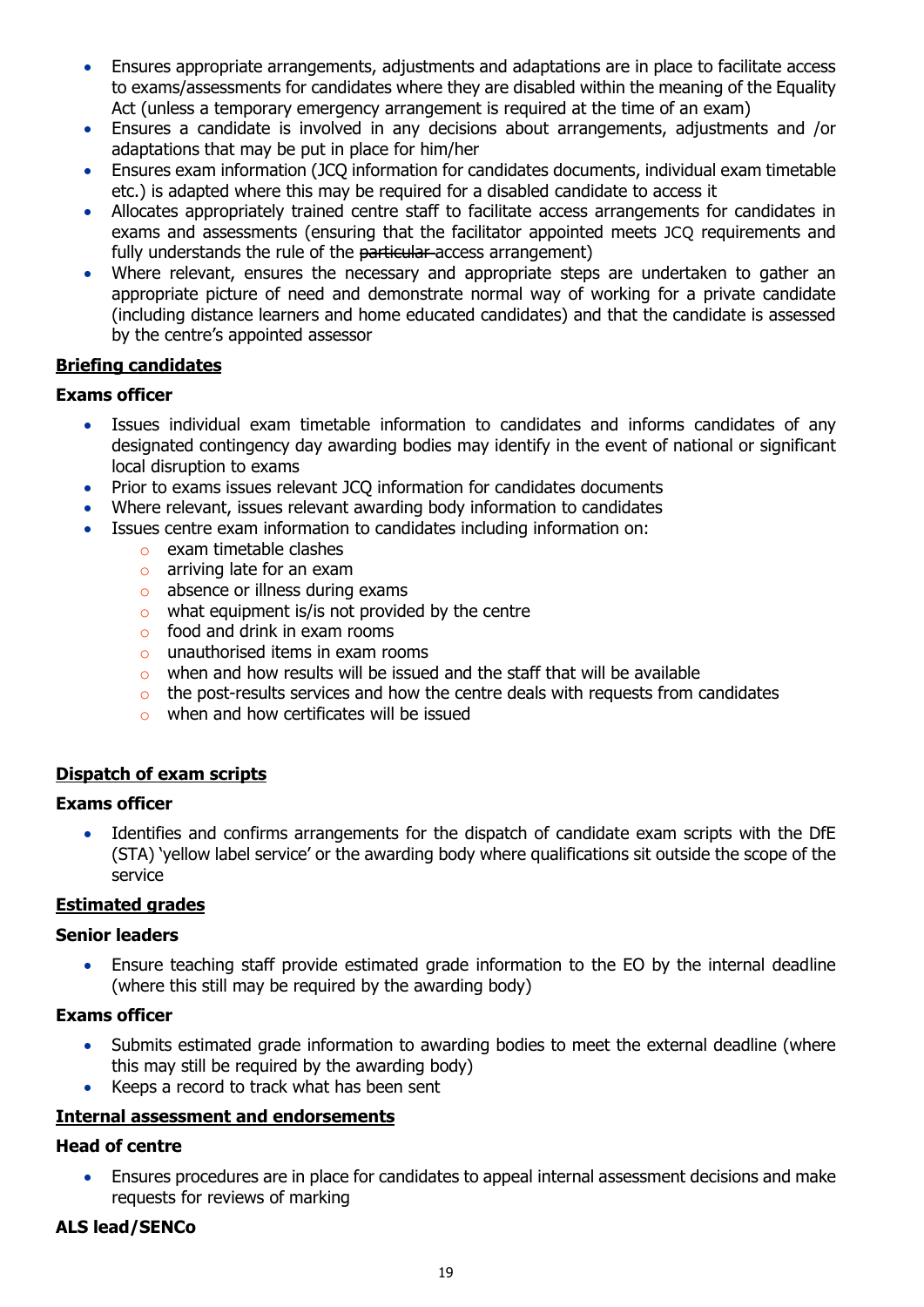Liaises with teaching staff to implement appropriate access arrangements for candidates undertaking internal assessments and practical endorsements

# **Teaching staff**

- Support the ALS lead/SENCo in implementing appropriate access arrangements for candidates undertaking internal assessments and practical endorsements
- Assess and authenticate candidates' work
- Assess endorsed components
- Ensure candidates are informed of centre assessed marks prior to marks being submitted to awarding bodies

# **Senior leaders**

- Ensure teaching staff assess and authenticate candidates' work to the awarding body requirements
- Ensure teaching staff assess endorsed components according to awarding body requirements
- Ensure teaching staff provide marks for internally assessed components and grades for endorsements of qualifications to the EO to the internal deadline
- Ensure teaching staff provide required samples of work for moderation and sample recordings for monitoring to the EO to the internal deadline

# **Exams officer**

- Submits marks, endorsement grades and samples to awarding bodies/moderators/monitors to meet the external deadline
- Keeps a record to track what has been sent
- Logs moderated samples returned to the centre
- Ensures teaching staff are aware of the requirements in terms of retention and subsequent disposal of candidates' work

# **Candidates**

• Authenticate their work as required by the awarding body

# <span id="page-19-0"></span>**Invigilation**

# **Exams officer**

- Provides an annually reviewed/updated invigilator handbook to invigilators, trains new invigilators on appointment and updates experienced invigilators on any regulation changes and any changes to centre-specific processes
- Deploys invigilators effectively to exam rooms throughout an exam series (including the provision of a roving invigilator where a candidate and invigilator (acting as a practical assistant, reader or scribe) are accommodated on a 1:1 basis to enter the room at regular intervals in order to observe the conducting of the exam, ensure all relevant rules are being adhered to and to support the practical assistant/reader and/or scribe in maintaining the integrity of the exam)
- Allocates invigilators to exam rooms (or where supervising candidates due to a timetable clash) according to the required ratios
- Liaises with the ALS lead/SENCo regarding the facilitation and invigilation of access arrangement candidates

# **ALS lead/SENCo**

Liaises with the EO regarding facilitation and invigilation of access arrangement candidates

# **Invigilators**

• Provide information as requested on their availability to invigilate throughout an exam series

# <span id="page-19-1"></span>**JCQ Centre Inspections**

# **Exams officer** or **Senior leader**

Will accompany the Inspector throughout a visit

**ALS lead/SENCo** or relevant **Senior leader** (in the absence of the ALS lead/SENCo)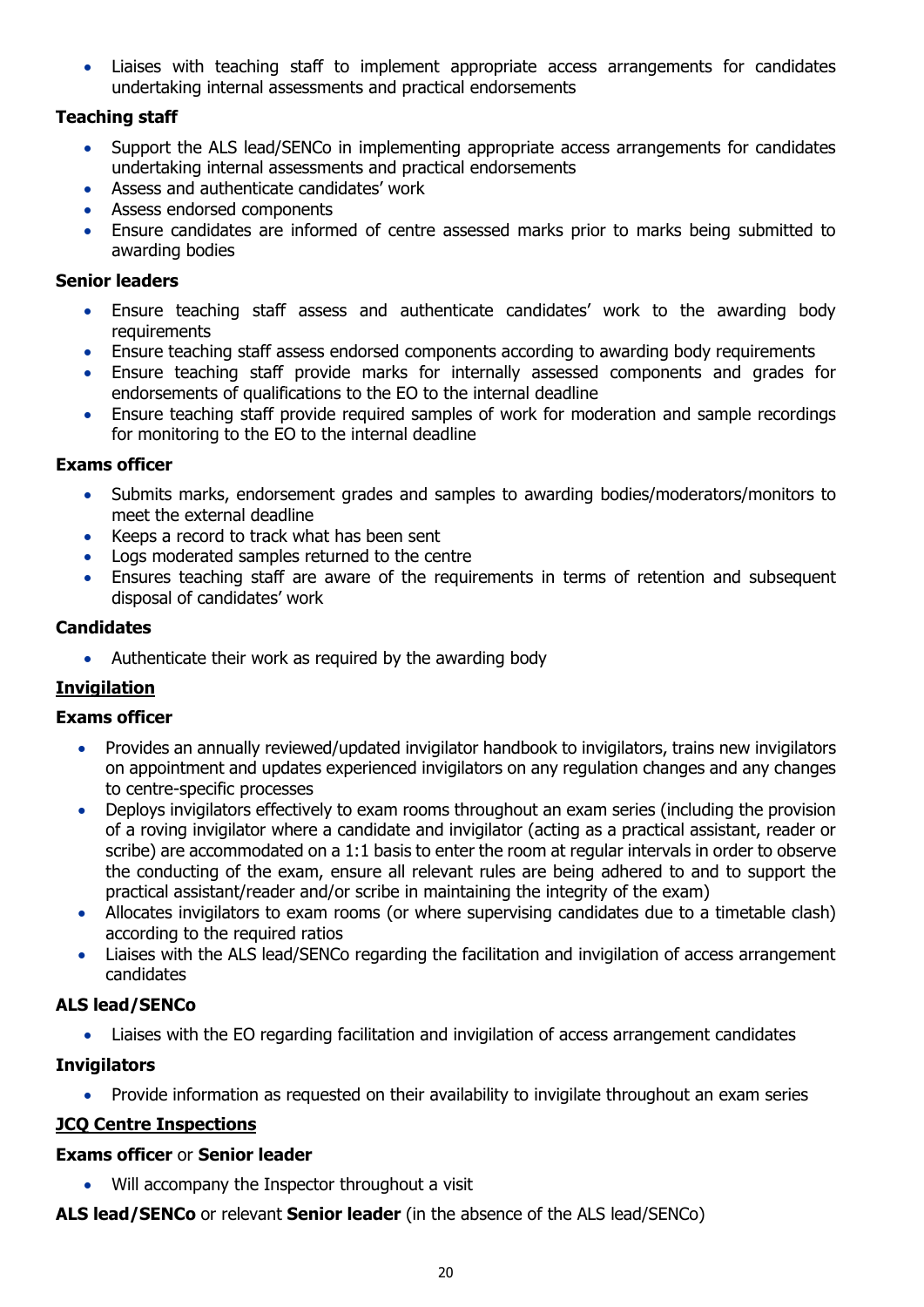- Will meet with the inspector when requested to provide documentary evidence regarding access arrangement candidates and address any questions the inspector may raise
- Ensures that information is readily available for inspection at the venue where the candidate is taking the exam(s)

# <span id="page-20-0"></span>**Seating and identifying candidates in exam rooms**

#### **Exams officer**

<span id="page-20-1"></span>Ensures a procedure is in place to verify the identity of all candidates

# **Candidate Identification Procedure**

All invigilation staff and SLT are given a list of everybody due to sit the exams and a seating plan for each exam in advance. Candidates are then ticked present or absent. Only Compass staff invigilate so are aware if candiates are who they say they are. Registers also taken at the start of school. If Compass did use invigilators that did not know he students the identification of students would be the responsibility of the exams officer to ensure that the identity is checked by a senior member of staff.

- Ensures invigilators are aware of the procedure
- Provides seating plans for exam rooms according to JCQ and awarding body requirements (and ensures candidates with access arrangements are identified on the seating plan and invigilators are informed of those candidates with access arrangements and made aware of the access arrangement(s) awarded)

#### **Invigilators**

- Follow the procedure for verifying candidate identity provided by the EO
- Seat candidates in exam rooms as instructed by the EO/on the seating plan

#### <span id="page-20-2"></span>**Security of exam materials**

#### **Exams officer**

- Confirms appropriate arrangements are in place to ensure that confidential materials are only handed over to those authorised by the head of centre
- nsures access to the secure room is restricted and staff named and approved by the head of centre are accompanied by a keyholder at all times. There must be between two and six keyholders only, each of whom must fully understand their responsibilities as a key holder to the secure storage facility
- Has a process in place to demonstrate the receipt, secure movement and secure storage of confidential exam materials within the centre
- Ensures a log is kept at the initial point of delivery recording confidential materials received and signed for by authorised staff within the centre and that appropriate arrangements are in place for confidential materials to be immediately transferred to the secure storage facility until they can be removed from the dispatch packaging and checked in the secure room before being returned to the secure storage facility in timetable order
- Ensures the secure storage facility contains only current and live confidential material (ensuring that past examination question papers, internal tests and mock examinations are not kept in the centre's secure storage facility)
- Ensures that examination stationery, e.g. answer booklets and formula booklets are stored in the secure room (attempting to store this material in the secure storage facility, when sufficient space allows)
- Ensures the integrity and security of any electronic question paper is maintained during the downloading, printing and collating process (ensuring printing is carried out in an area that can be controlled to prevent unauthorised personnel accessing live assessment materials and ensuring only authorised members of centre staff have access to electronic question papers)

#### **Reception staff**

 Follow the process to log confidential materials delivered to/received by the centre to the point materials are issued to authorised staff for transferal to the secure storage facility

# **Teaching staff**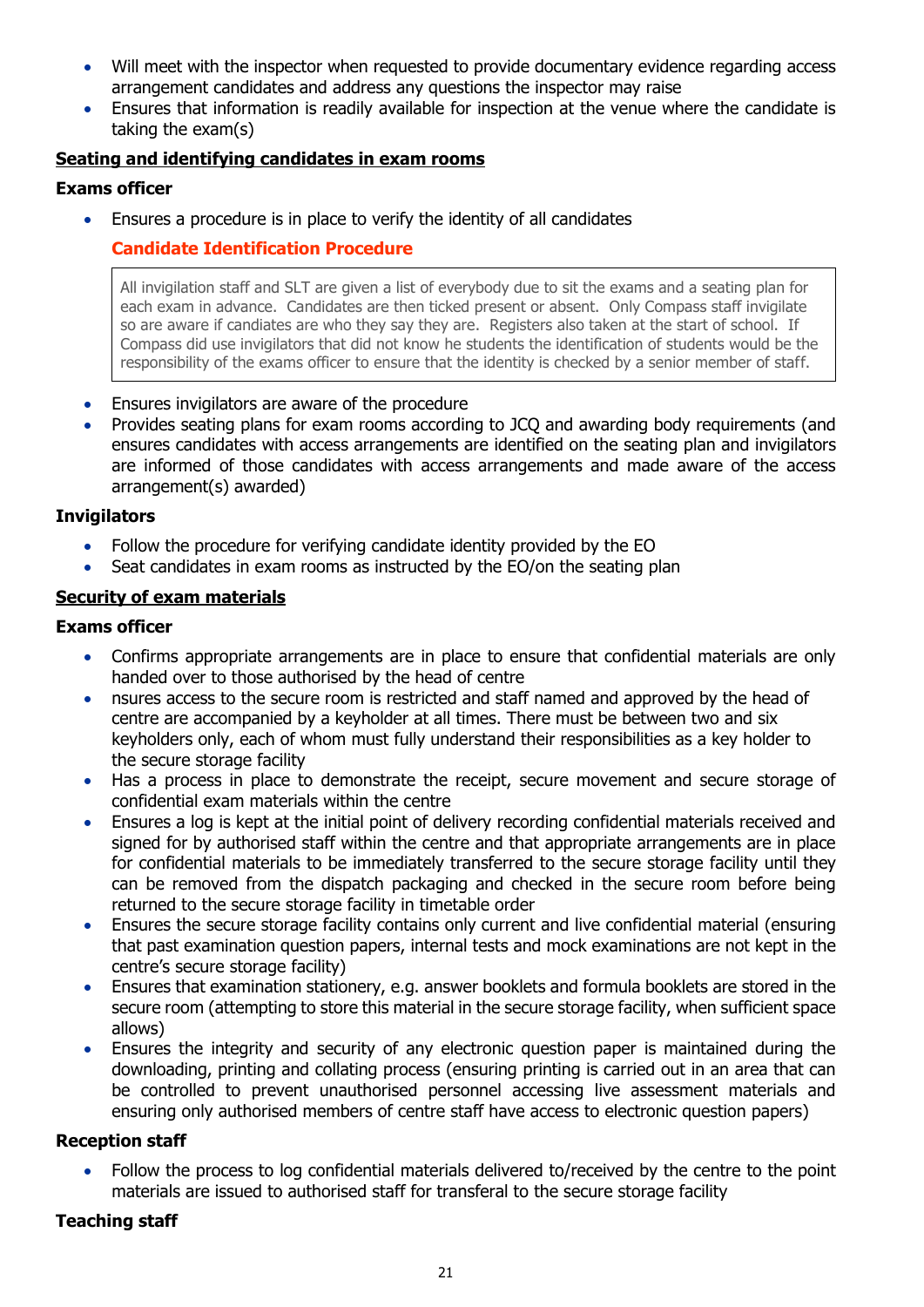Adhere to the process to record the secure movement of confidential materials taken from or returned to secure storage throughout the time the material is confidential

# <span id="page-21-0"></span>**Timetabling and rooming**

# **Exams officer**

- Produces a master centre exam timetable for each exam series
- Identifies and resolves candidate exam timetable clashes according to the regulations (only applying overnight supervision arrangements as a last resort, once all other options have been exhausted and according to the centre's policy)

# <span id="page-21-1"></span>**Overnight Supervision Arrangements Policy**

We would avoid this situation unless all other options had been exhausted. If the situation arose, the arrangements would have to be based on the students individual circumstances as the cohort have such complex needs and family situations. All protocols would be upheld in terms of supervision and ensuring the candidate was not able to contact anyone or have access to any materials regarding the exams

Refer to [ICE](http://www.jcq.org.uk/exams-office/ice---instructions-for-conducting-examinations) (section 8)

#### **Why have a policy on this?**

Allowing a candidate to take an exam paper the following morning due to an eligible overnight supervision arrangement is at the discretion of the centre. Having a documented policy ensures:

- the correct procedure is followed
- appropriate arrangements are put in place
- candidates (and/or parents/carers) understand when, or indeed if, appropriate arrangements can/will be made
- the centre can demonstrate the policy if asked/challenged by a candidate (and/or parent/carer)
- Identifies exam rooms and specialist equipment requirements
- Allocates invigilators to exam rooms (or where supervising candidates due to an exam timetable clash) according to required ratios
- Liaises with site staff to ensure exam rooms are set up according to JCQ and awarding body requirements
- Liaises with the ALS lead/SENCo regarding rooming of access arrangement candidates

# **ALS lead/SENCo**

- Liaises with the EO regarding rooming of access arrangement candidates
- Liaises with other relevant centre staff to ensure appropriate arrangements, adjustments and adaptations are in place to facilitate access for disabled candidates to exams

#### **Site staff**

• Liaise with the EO to ensure exam rooms are set up according to JCO and awarding body requirements

#### <span id="page-21-2"></span>**Alternative site arrangements**

#### **Exams officer**

- (Where/if applicable to the centre) Ensures question papers will only be taken to an alternative site where the published criteria for an alternative site arrangement has been met
- Will inform the JCQ Centre Inspection Service to timescale by submitting a JCQ Alternative Site arrangement notification using CAP (or through the awarding body where a qualification may sit outside the scope of CAP) of any alternative sites that will be used to conduct timetabled examination components of the qualifications listed in the JCQ regulations

#### <span id="page-21-3"></span>**Centre consortium arrangements**

#### **Exams officer**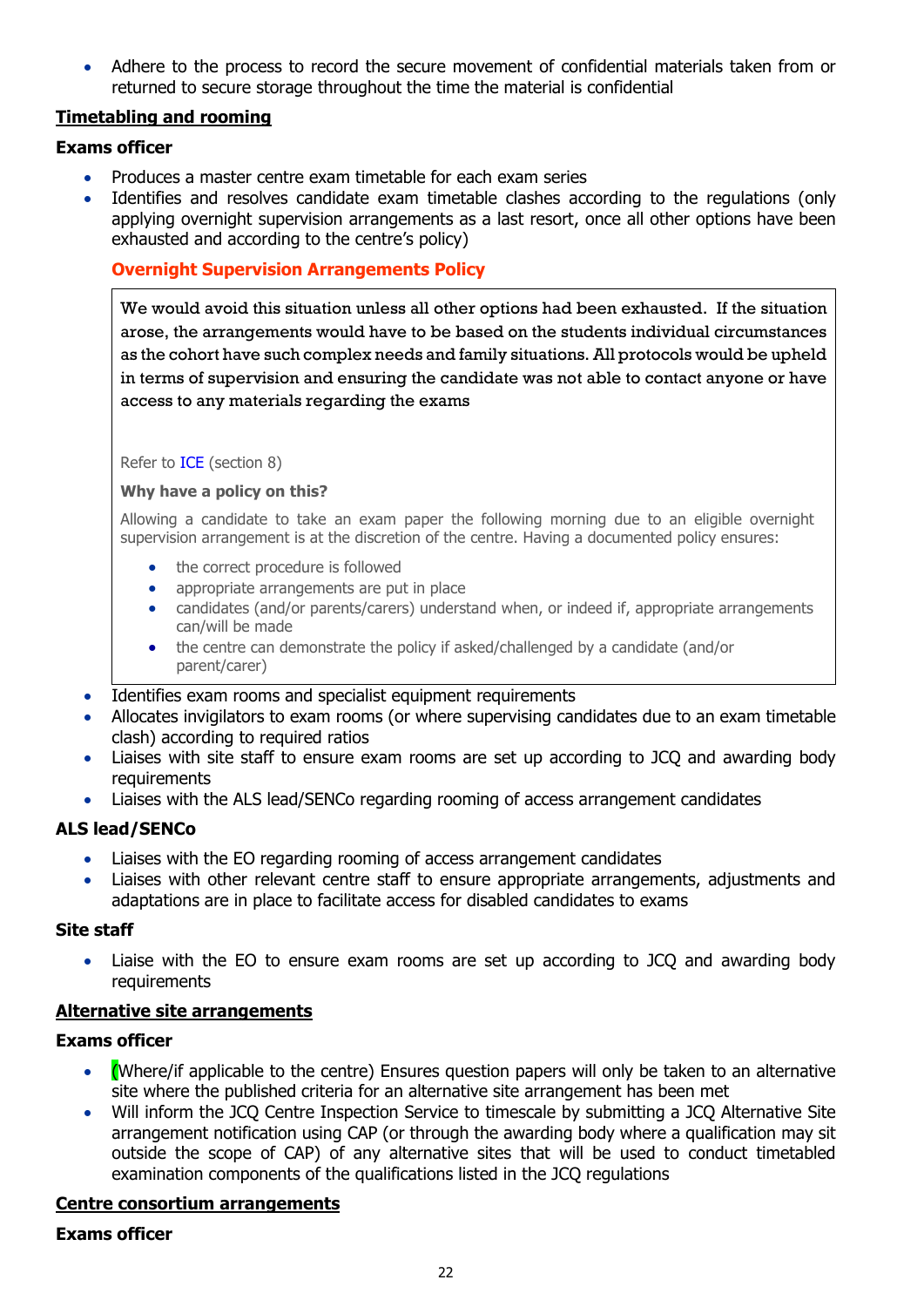(Where/if applicable to the centre) Processes applications for Centre Consortium arrangements using CAP to the awarding body deadline (or through the awarding body where a qualification may sit outside the scope of CAP)

#### **Senior leaders**

 (Where/if applicable to the centre) Inform the EO of any joint teaching arrangements in place and where the centre is acting as the consortium co-ordinator

#### <span id="page-22-0"></span>**Transferred candidate arrangements**

#### **Exams officer**

- (Where/if applicable to the centre) Liaises with the host or entering centre, as required
- Processes requests for Transferred Candidate arrangements using CAP to the awarding body deadline (or through the awarding body where a qualification may sit outside the scope of CAP)
- Where relevant (for an internal candidate) informs the candidate of the arrangements that have been made for their transferred candidate arrangement

#### <span id="page-22-1"></span>**Internal exams**

#### **Exams officer**

- Prepares for the conduct of internal exams under external conditions (where applicable to the centre)
- Provides a centre exam timetable of subjects and rooms
- Provides seating plans for exam rooms
- Requests internal exam papers from teaching staff
- Arranges invigilation (where applicable to the centre)

# **ALS lead/**S**ENCo**

Liaises with teaching staff to make appropriate arrangements for access arrangement candidates

#### **Teaching staff**

- Provide exam papers and materials to the EO
- Support the ALS lead/SENCo in making appropriate arrangements for access arrangement candidates

#### <span id="page-22-2"></span>**Exam time: roles and responsibilities**

#### <span id="page-22-3"></span>**Access arrangements**

#### **Exams officer**

- Provides cover sheets for access arrangement candidates' scripts where required for particular arrangements
- Has a process in place to deal with emergency/temporary access arrangements as they arise at the time of exams
	- o applies for approval through AAO where required or through the awarding body where qualifications sit outside the scope of AAO

#### <span id="page-22-5"></span><span id="page-22-4"></span>**Candidate absence**

#### **Candidate Absence Policy**

If a student is absent when due to sit an exam. Our Attendance Officer will make it a priority to contact the candidates parent/carer to find out the situation. We will then endeavour to get the student here. Consistent absenteeism will be dealt with by SLT with letters, meetings and possibly entry fee charges

Refer to [ICE](http://www.jcq.org.uk/exams-office/ice---instructions-for-conducting-examinations) (section 22)

**Why have a policy on this?**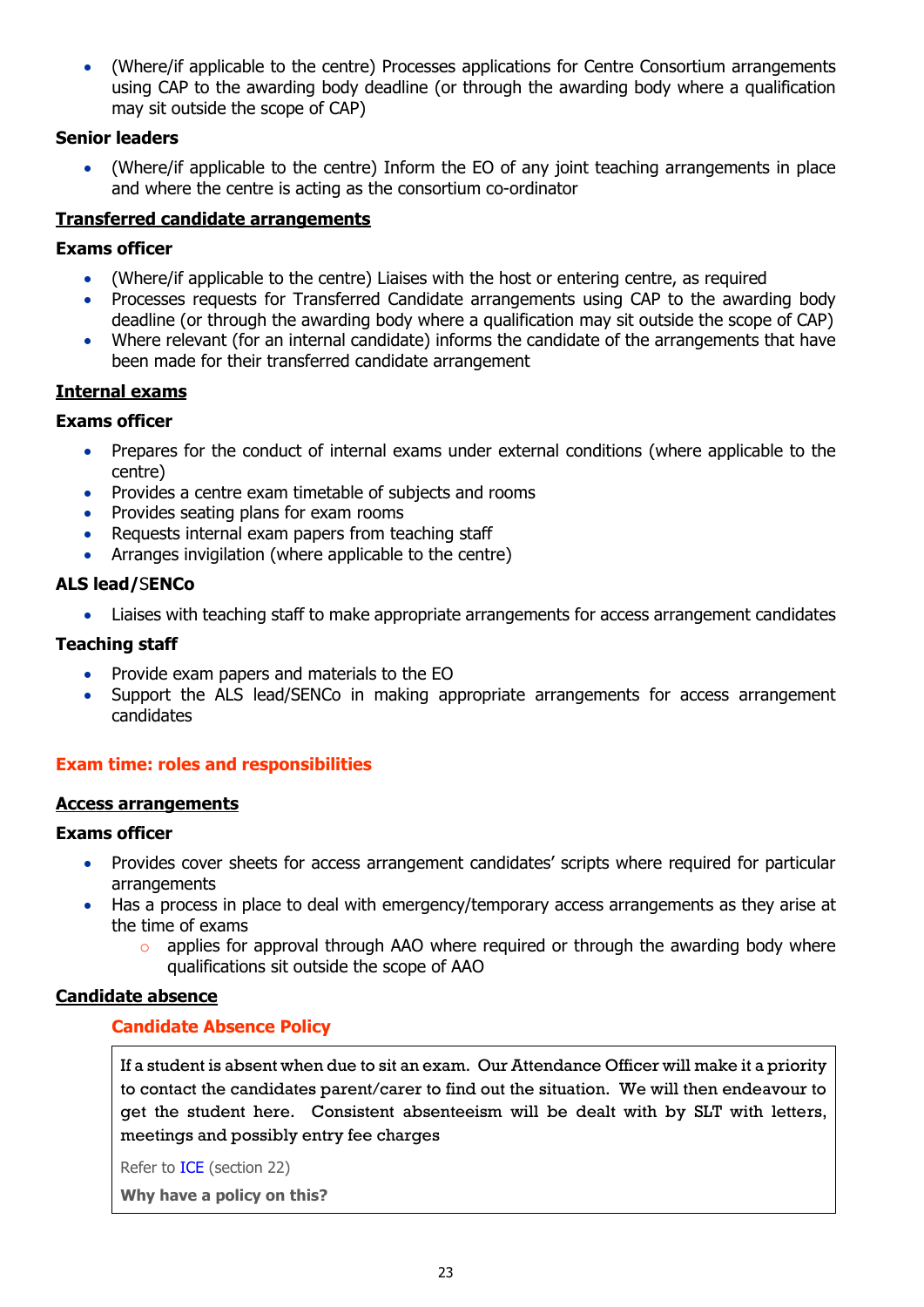Centres will likely have different strategies for dealing with unauthorised absences from exams. Having a documented policy ensures:

- candidates are aware of what they need to do if they are likely to be absent from an exam
- staff involved in the exams process understand how absent candidates who have not contacted the centre regarding their absence will be managed at the time of the exam
- the centre can demonstrate the policy if asked/challenged by a candidate (and/or parent/carer)

#### **Invigilators**

- Are informed of the policy/process for dealing with absent candidates through training
- Ensure that confirmed absent candidates are clearly marked as such on the attendance register and seating plan

#### **Candidates**

• Are re-charged relevant entry fees for unauthorised absence from exams

#### <span id="page-23-0"></span>**Candidate behaviour**

See Irregularities below.

#### <span id="page-23-1"></span>**Candidate belongings**

See Unauthorised items below.

#### <span id="page-23-2"></span>**Candidate late arrival**

#### **Exams officer**

- Ensures that candidates who arrive very late for an exam are reported to the awarding body by submitting a report on candidate admitted very late to examination room using CAP to timescale
- Warns candidates that their script may not be accepted by the awarding body

#### **Invigilators**

- Are informed of the policy/process for dealing with late/very late arrival candidates through training
- <span id="page-23-3"></span>Ensure that relevant information is recorded on the exam room incident log

# **Candidate Late Arrival Policy**

If a candidate arrives within an hour of the official start time. They will be permitted to sit the exam for the full time. However if the Exam is less than an hour long the late candidate may only be allowed to sit the exam if the exam is still in progress. Students arriving later than this will not be permitted to sit the exam .

Refer to [ICE](http://www.jcq.org.uk/exams-office/ice---instructions-for-conducting-examinations) (section 21)

#### **Why have a policy on this?**

Permitting candidates who arrive after the start of an exam to enter the exam room and sit the exam is at the centre's discretion. Having a documented policy ensures:

- candidates are aware of what will or won't happen should they arrive late
- staff involved in the exams process understand how this will be managed at the time of the exam
- the centre can demonstrate the policy if asked/challenged by a candidate (and/or parent/carer)

# <span id="page-23-4"></span>**Conducting exams**

#### **Head of centre**

Ensures venues used for conducting exams meet the requirements of JCQ and awarding bodies

#### **Exams officer**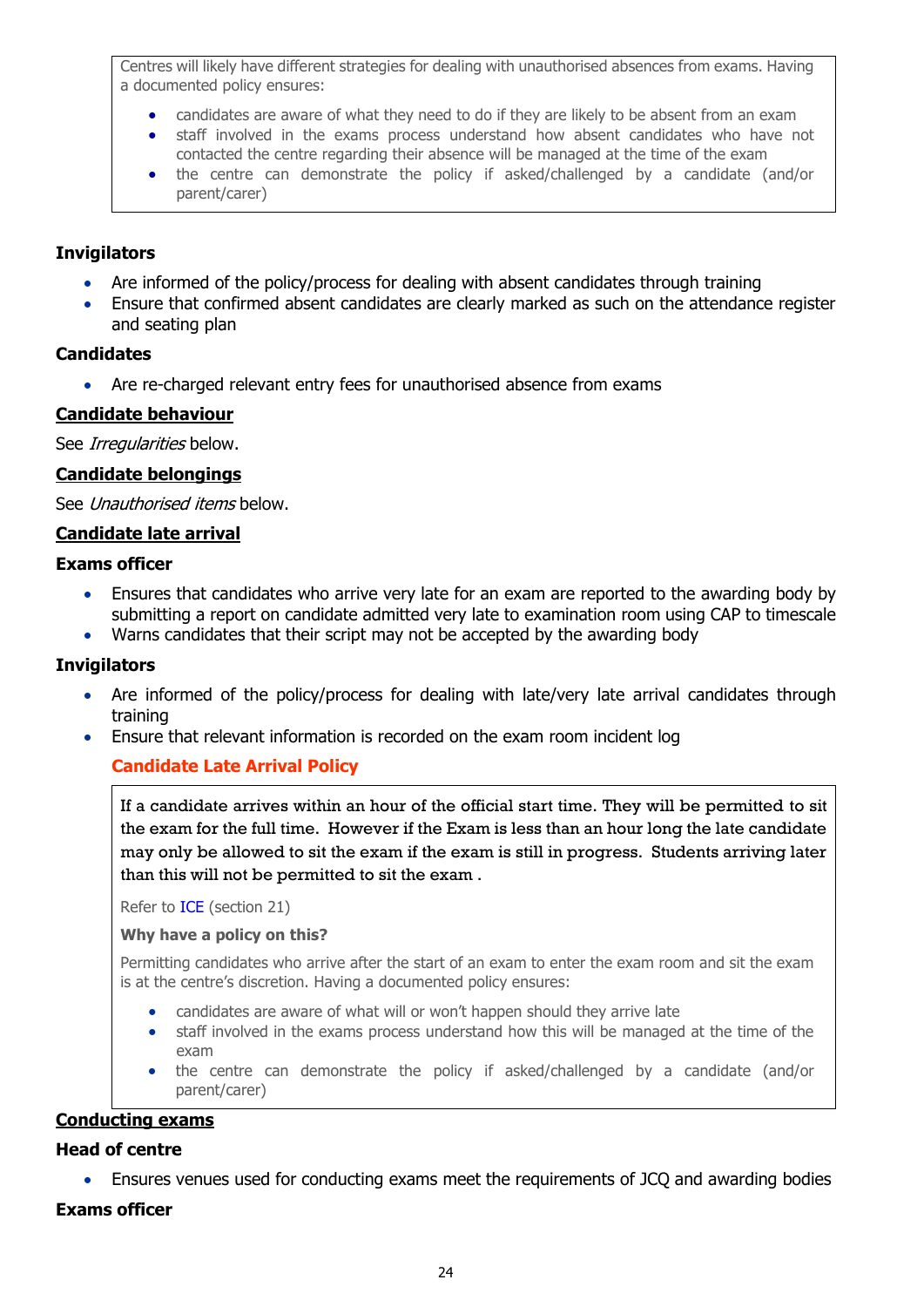- Ensures exams are conducted according to JCQ and awarding body instructions
- Uses an *exam day checklist* to ensure each exam session is fully prepared for, unplanned events can be dealt with and associated follow-up is completed

#### <span id="page-24-0"></span>**Dispatch of exam scripts**

#### **Exams officer**

- Dispatches scripts as instructed by JCQ and awarding bodies
- Keeps appropriate records to track dispatch

# <span id="page-24-1"></span>**Exam papers and materials**

#### **Exams officer**

- Organises exam question papers and associated confidential resources in date order in the secure storage facility
- Attaches erratum notices received to relevant sealed question paper packets
- Collates attendance registers and examiner details in date order
- Regularly checks mail or email inbox for updates from awarding bodies
- In order to avoid potential breaches of security, ensures care is taken to ensure the correct question paper packets are opened by ensuring a member of centre staff, additional to the person removing the papers from secure storage, e.g. an invigilator, checks the day, date, time, subject, unit/component and tier of entry, if appropriate, immediately before a question paper packet is opened
- **Ensures this additional/second check is recorded**
- Where allowed by the awarding body, only releases exam papers and materials to teaching departments for teaching and learning purposes after the published finishing time of the exam, or until any timetable clash candidates have completed the exam

#### <span id="page-24-2"></span>**Exam rooms**

# **Head of centre**

- Ensures that internal tests, mock exams, revision or coaching sessions are not conducted in a room 'designated' as an exam room
- Ensures that when a room is 'designated' as an exam room it is not used for any purpose other than conducting external exams
- Ensures only approved centre staff (who have not taught the subject being examined) are present in exam rooms to perform permitted tasks
- Ensures the centre's policy relating to food and drink that may be allowed in exam rooms is clearly communicated to candidates
- <span id="page-24-3"></span> Ensures the centre's policy on candidates leaving the exam room temporarily is clearly communicated to candidates

# **Food and Drink Policy (Exams)**

NO food in exams except cough sweets and water in a bottle with no label or a paper cup provided by Compass

Refer to [ICE](http://www.jcq.org.uk/exams-office/ice---instructions-for-conducting-examinations) (section 18)

#### **Why have a policy on this?**

Allowing food and drink in an exam room is at the head of centre's discretion. Having a documented policy ensures:

- candidates are clear on what is or what is not allowed
- staff involved in the exams process are aware of what is and what is not allowed and how this will be managed at the time of the exam
- the centre can demonstrate the policy if asked/challenged by a candidate (and/or parent/carer)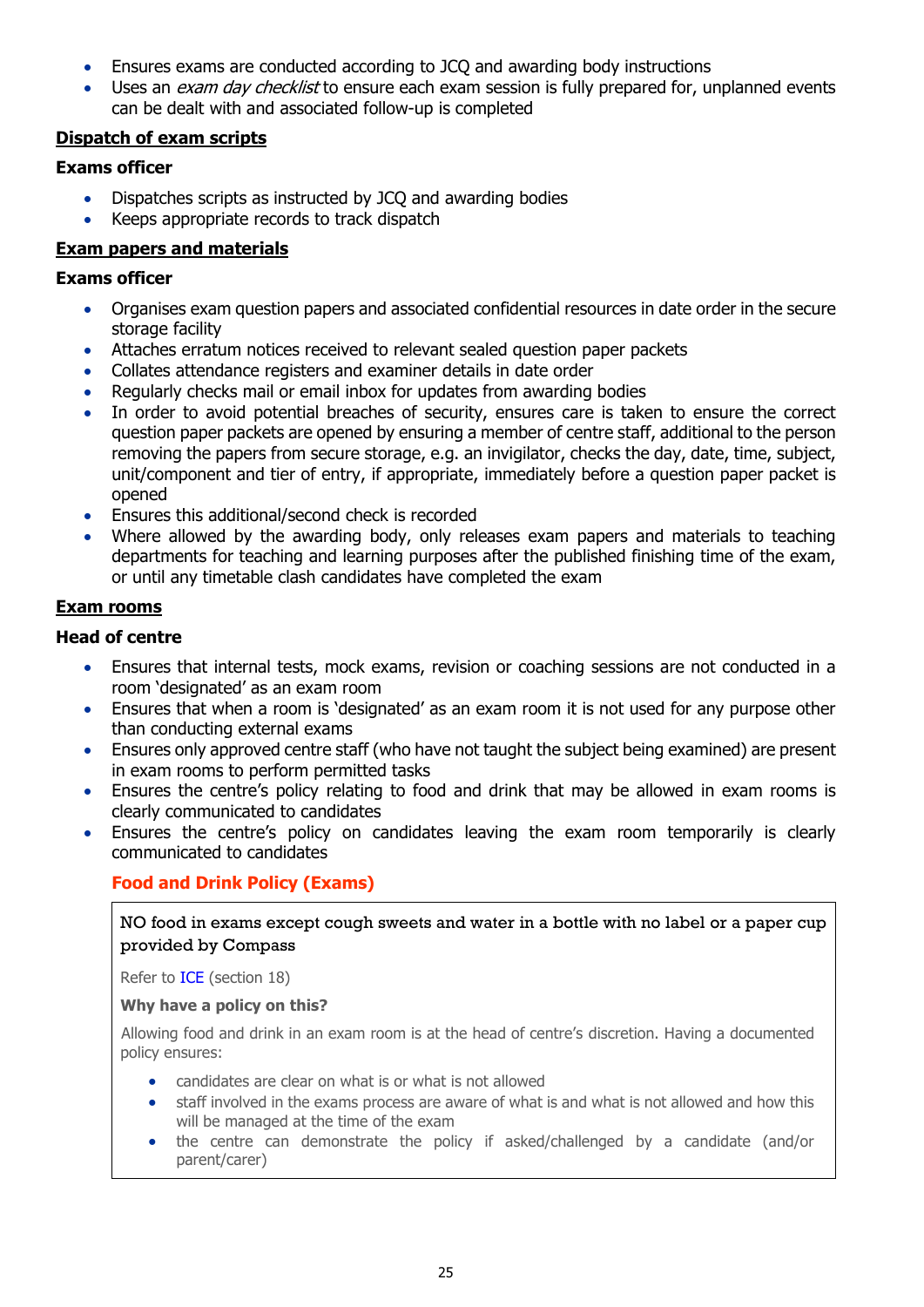# <span id="page-25-0"></span>**Leaving the Examination Room Policy**

Students are encouraged to use the loo before an exam to avoid unnecessary disruption. If a student needs to leave the room, we have roving invigilators that would accompany the candidate and ensure all standards were being upheld. This would not be the candidates subject teacher or an expert in the exam subject the candidate is sitting. If a student is being disruptive and distracting, others they will be asked to leave and will be supervised until the exam is finished. The situation will be considered as to if it warrants a disqualification

Refer to [ICE](http://www.jcq.org.uk/exams-office/ice---instructions-for-conducting-examinations) (section 23)

#### **Why have a policy on this?**

Allowing time to be compensated where a candidate leaves the exam room temporarily, accompanied by a member of centre staff, is at the discretion centre. Having a documented policy ensures:

- candidates are aware of the centre's arrangements where time may or may not be compensated for any temporary absence from the exam room
- staff involved in the exams process understand how this will be managed at the time of the exam
- the centre can demonstrate the policy if asked/challenged by a candidate (and/or parent/carer)

#### **Exams officer**

- Ensures exam rooms are set up and conducted as required in the regulations
- Provides invigilators with appropriate resources to effectively conduct exams
- Briefs invigilators on exams to be conducted on a session by session basis (including the arrangements in place for any transferred candidates and access arrangement candidates)
- Ensures sole invigilators have an appropriate means of summoning assistance (if this is a mobile phone, instructs the invigilator that this must be on silent mode)
- Ensures invigilators understand they must be vigilant and remain aware of incidents or emerging situations, looking out for malpractice or candidates who may be in distress, recording any incidents or issues on the exam room incident log
- Ensures invigilators understand how to deal with candidates who may need to leave the exam room temporarily and how this should be recorded on the exam room incident log
- Provides authorised exam materials which candidates are not expected to provide themselves
- Ensures invigilators and candidates are aware of the emergency evacuation procedure
- Ensures invigilators are aware of arrangements in place for a candidate with a disability who may need assistance if an exam room is evacuated

#### **Senior leaders**

- Ensure a documented emergency evacuation procedure for exam rooms is in place
- <span id="page-25-1"></span> Ensure arrangements are in place for a candidate with a disability who may need assistance if an exam room is evacuated

# **Emergency Evacuation Policy (Exams)**

This Policy is held with the Exam Policies in a Folder and on the Admin Drive in Exams . The Policy is also kept electronically in a folder available to all staff on their desktops. All Policies are on our Website

Refer to [ICE](http://www.jcq.org.uk/exams-office/ice---instructions-for-conducting-examinations) (section 25)

#### **Site staff**

- Ensure exam rooms are available and set up as requested by the EO
- Ensure grounds or centre maintenance work does not disturb exam candidates in exam rooms
- Ensure fire alarm testing does not take place during exam sessions

#### **Invigilators**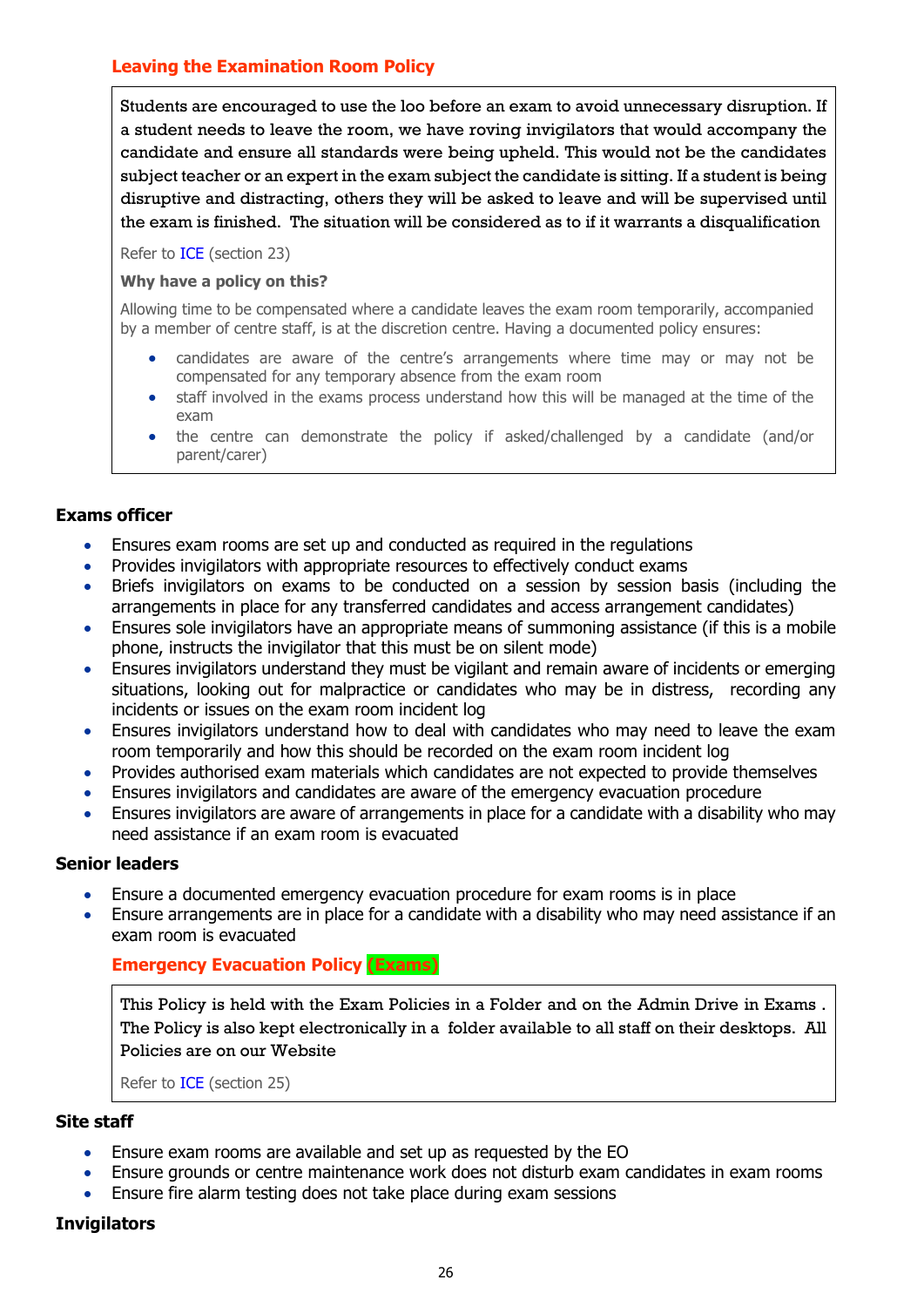Conduct exams in every exam room according to JCQ Instructions for conducting examinations and/or awarding body requirements and as instructed by the centre in training/update and briefing sessions

# **Candidates**

- Are required to follow the instructions given to them in exam rooms by authorised centre staff and invigilators
- Are required to remain in the exam room for the full duration of the exam

# <span id="page-26-0"></span>**Irregularities**

# **Head of centre**

 Ensures (as required by an awarding body) any cases of alleged, suspected or actual incidents of malpractice or maladministration before, during or after examinations/assessments (by centre staff, candidates, invigilators) are investigated and reported to the awarding body **immediately**, by completing the appropriate documentation

# <span id="page-26-1"></span>**Managing Behaviour Policy (Exams)**

Where a candidate is being disruprtive, the invigilator must warn the candidate that he/she may be removed from the examination room.

The Where a candidate is being disruptive, the invigilator must warn the candidate that he/she may be removed from the examination room. The candidate must also be warned that the awarding body will be informed and may decide to penalise them, which could include disqualification.

The invigilator must record what has happened…

The head of centre has the authority to remove a candidate from the examination room, but should only do so if the candidate would disrupt others by remaining in the roomRefer for prompt to [ICE](http://www.jcq.org.uk/exams-office/ice---instructions-for-conducting-examinations) (section 24)

#### **Why have a policy on this?**

Having a documented policy/procedure on how behaviour in exam rooms is managed ensures staff conducting exams understand the process to be followed and candidates are aware of the possible consequences of any disruptive actions

# **Senior leaders**

- Ensure support is provided for the EO and invigilators when dealing with disruptive candidates in exam rooms
- Ensure that internal disciplinary procedures relating to candidate behaviour are instigated, when appropriate

# **Exams officer**

- Provides an exam room incident log in all exam rooms for recording any incidents or irregularities
- Actions any required follow-up and reports to awarding bodies as soon as practically possible after the exam has taken place

# **Invigilators**

 Record any incidents or irregularities on the exam room incident log (for example, late/very late arrival, candidate or centre staff suspected malpractice, candidate illness or needing to leave the exam room temporarily, disruption or disturbance in the exam room, emergency evacuation)

# <span id="page-26-2"></span>**Special consideration**

# **Senior leaders**

• Provide signed evidence to support eligible applications for special consideration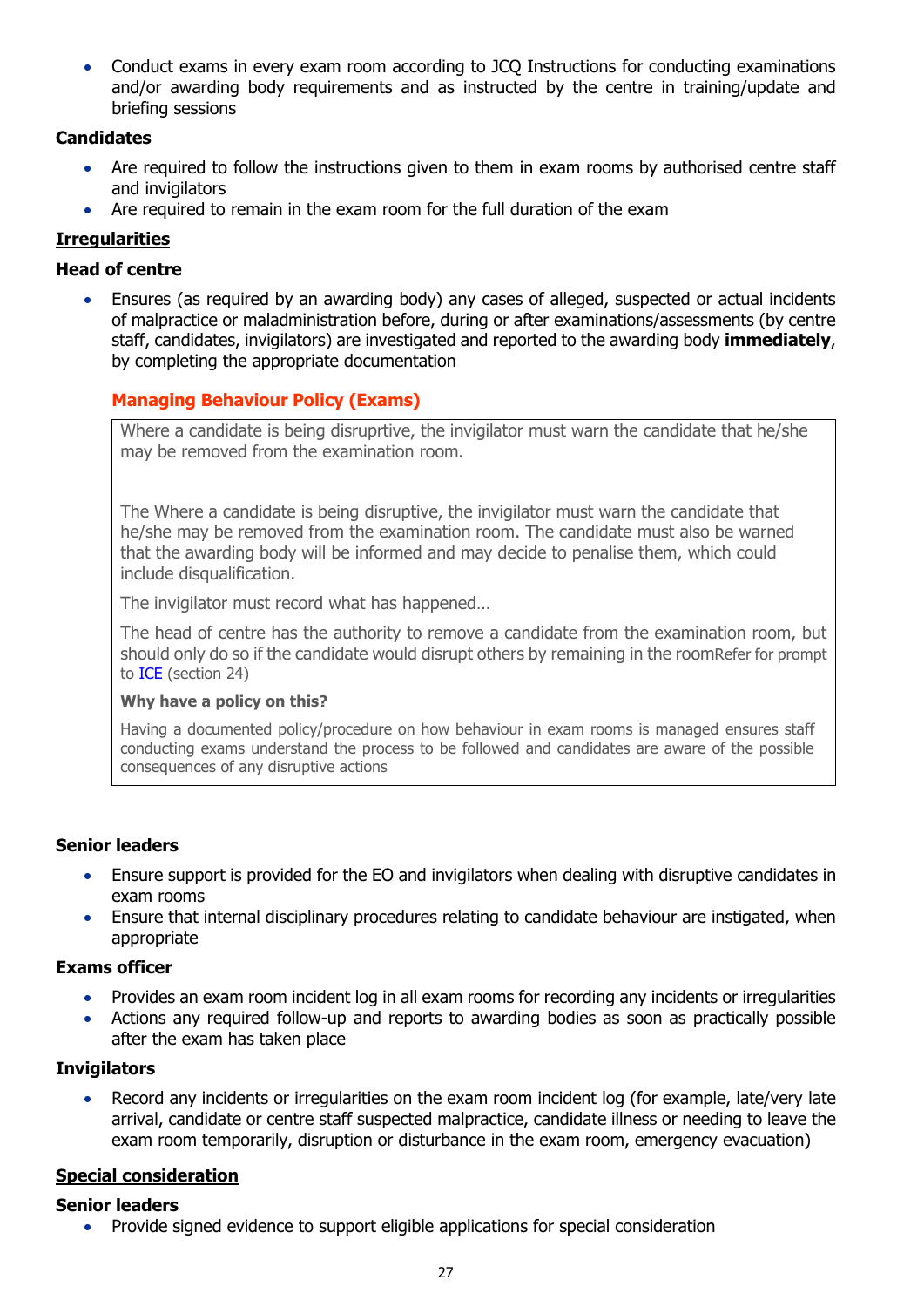#### **Exams officer**

- Processes eligible applications for special consideration to awarding bodies
- Gathers evidence which may need to be provided by other staff in centre or candidates
- <span id="page-27-0"></span>Submits requests to awarding bodies to the external deadline

# **Special Consideration Policy**

This Policy is held with the Exam Policies in a Folder and on the Admin Drive in Exams . The Policy is also kept electronically in a folder available to all staff on their desktops. All Policies are on our Website

#### **Candidates**

.

 Provide appropriate evidence to support special consideration applications, where required **Invigilators**

• Are informed of the arrangements through training

#### <span id="page-27-1"></span>**Internal exams**

#### **Exams officer**

- Briefs invigilators on conducting internal exams
- Returns candidate scripts to teaching staff for marking

#### **Invigilators**

• Conduct internal exams as briefed by the EO

# <span id="page-27-2"></span>**Results and post-results: roles and responsibilities**

#### <span id="page-27-3"></span>**Internal assessment**

#### **Senior leaders**

- Ensures teaching staff keep candidates' work, whether part of the moderation sample or not, secure and for the required period stated by JCQ and awarding bodies
- Ensures work is returned to candidates or disposed of according to the requirements

# <span id="page-27-4"></span>**Managing results day(s)**

#### **Senior leaders**

- Identify centre staff who will be involved in the main summer results day(s) and their role
- Ensures senior members of staff are accessible to candidates after the publication of results so that results may be discussed and decisions made on the submission of any requests for postresults services and ensures candidates are informed of the periods during which centre staff will be available so that they may plan accordingly

#### **Exams officer**

<span id="page-27-5"></span> Works with senior leaders to ensure procedures for managing the main summer results day(s) (a results day programme) are in place

#### **Results day programme**

Letters are sent to all candidate before the end of the school year to remind them when results are due. Students are asked to come into centre during a specific window of time on this day to be hand given their result. They sign for them. The Exams Officer, Head and various other staff will be available. Parent Mails are sent the day before Results are due as a prompt to ensure no one forgets

#### **Site staff**

 Ensure the centre is open and accessible to centre staff and candidates, as required for the collection of results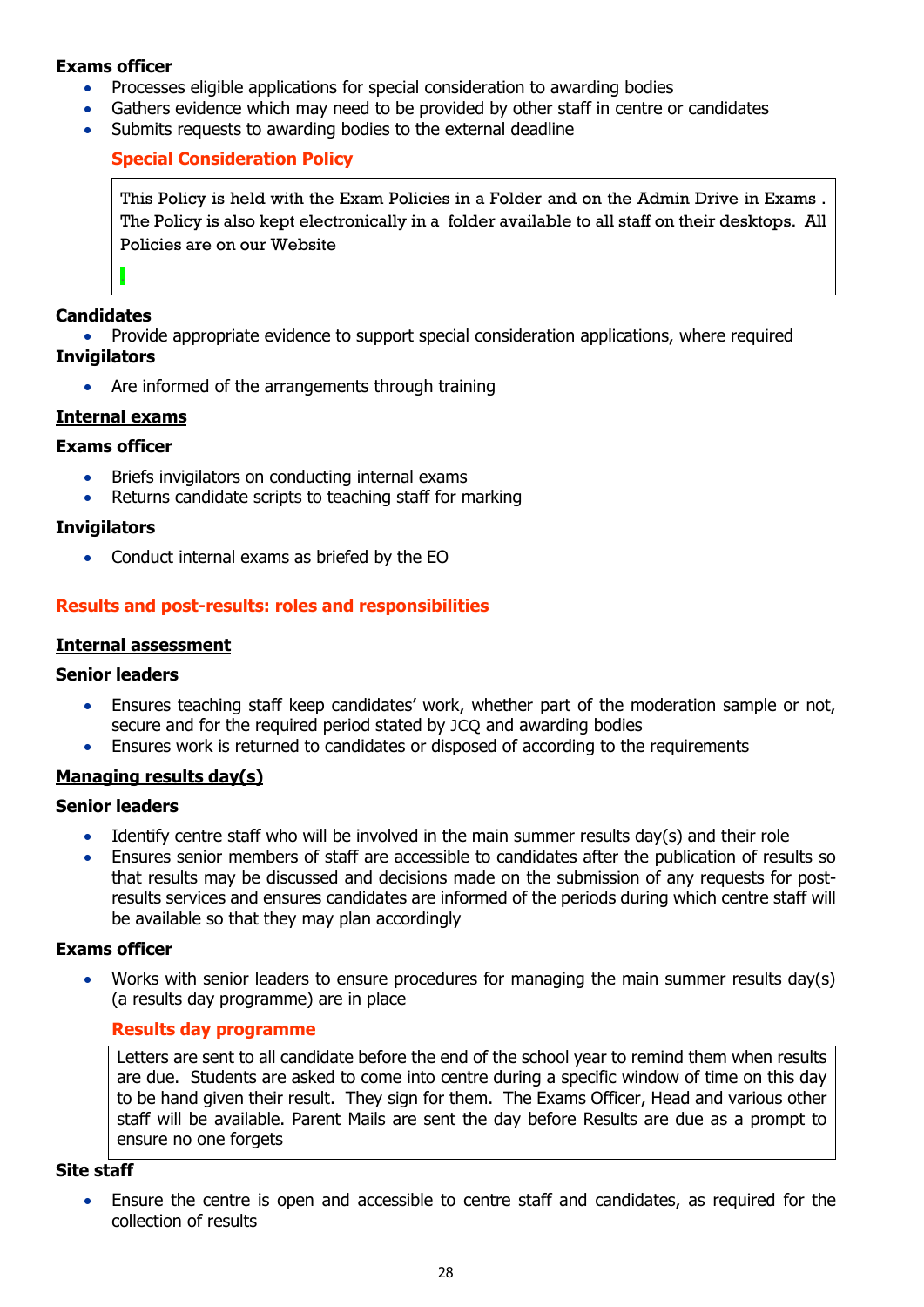# <span id="page-28-0"></span>**Accessing results**

#### **Head of centre**

- Ensures results are kept entirely confidential and restricted to key members of staff until the official dates and times of release of results to candidates
- Understands that it is not permitted to withhold provisional results from candidates under any circumstances

#### **Exams officer**

- Informs candidates in advance of when and how results will be released to them for each exam series
- Accesses results from awarding bodies under restricted release of results, where this is provided by the awarding body
- Resolves any missing or incomplete results with awarding bodies
- Issues statements of results to candidates on issue of results date
- Provides summaries of results for relevant centre staff on issue of results date

# <span id="page-28-1"></span>**Post-results services**

#### **Head of centre**

- Ensures an **internal appeals procedure** is available where candidates disagree with any centre decision not to support a clerical re-check, a review of marking, a review of moderation or an appeal
- Ensures that senior members of centre staff are available immediately after the publication of results
- Understands that if the centre has concerns about one of its component/subject cohorts, then requests for reviews of marking should be submitted for all candidates believed to be affected (candidate consent is required as marks and subject grades may be lowered, confirmed or raised)

#### **Exams officer**

- Provides information to **all** candidates and staff on the services provided by awarding bodies and the fees charged (see also above **Briefing candidates** and **Access to Scripts, Reviews of Results and Appeals Procedures**)
- Publishes internal deadlines for requesting the services to ensure the external deadlines can be effectively met
- Provides a process to record requests for services and to collect candidate informed consent (**after** the publication of results) and fees where relevant
- Submits requests to awarding bodies to meet the external deadline for the particular service
- Tracks requests to conclusion and informs candidates and relevant centre staff of outcomes
- Updates centre results information, where applicable

# **Teaching staff**

- Meet internal deadlines to request the services and gain relevant candidate informed consent
- Identify the budget to which fees should be charged

# **Candidates**

- Meet internal deadlines to request the services
- Provide informed consent and fees, where relevant

# <span id="page-28-2"></span>**Analysis of results**

#### **(Mark Fisher – Deputy Head)**

- Provides analysis of results to appropriate centre staff
- Provides results information to external organisations where required
- Undertakes the secondary school and college (key stage 4/16-18) performance tables June and September checking exercise (where applicable)

# <span id="page-28-3"></span>**Certificates**

Certificates are provided to centres by awarding bodies after results have been confirmed.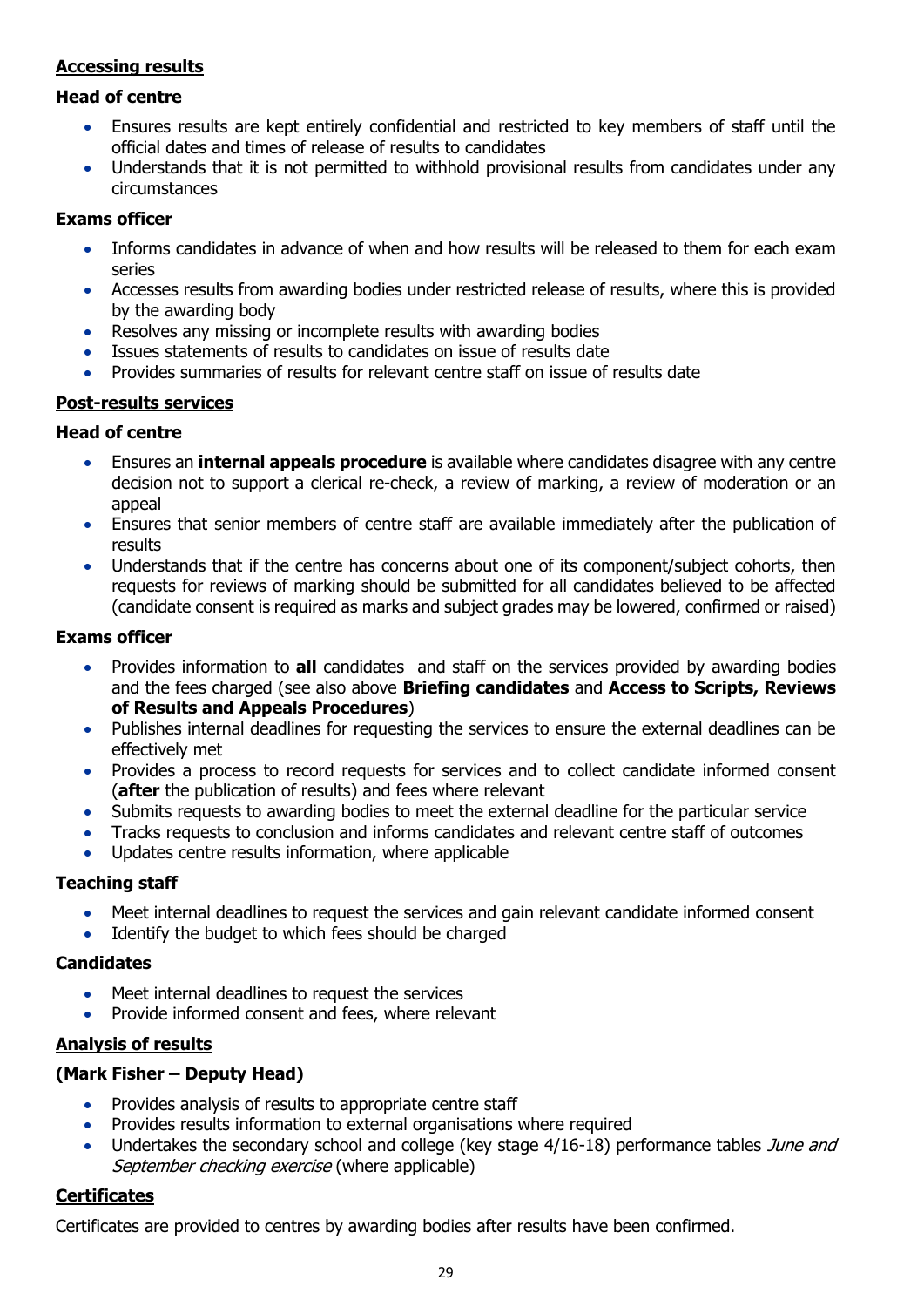# <span id="page-29-0"></span>**Certificate Issue Procedure and Retention Policy**

A letter is sent to candidates to ask them to pick up their certificates. Records are kept of who has collected certificates. Candidates sign . A parent mail is sent to remind students when to come in and pick up certificates. Exams Officer stores uncollected certificates in secure storage and will continue to do so whilst storage is available. When no more room and after at least 3 years if certificated need to be destroyed then they will be securely dealt with .

#### **Candidates**

 May arrange for certificates to be collected on their behalf by providing the EO with written or email permission/authorisation; authorised persons must provide ID evidence on collection of certificates

#### <span id="page-29-1"></span>**Exams review: roles and responsibilities**

#### **Exams officer**

- Provides SLT with an overview of the exam year, highlighting what went well and what could be developed/improved in terms of exams management and administrative processes within the stages of the exam cycle
- Collects and evaluates feedback from staff, candidates and invigilators to inform an exams review

#### **Senior leaders**

Work with the EO to produce a plan to action any required improvements identified in the review

#### <span id="page-29-2"></span>**Retention of records: roles and responsibilities**

#### **Exams officer**

- Keeps records as required by JCQ and awarding bodies for the required period
- Keeps records as required by the centre's records management policy
- <span id="page-29-3"></span> Provides an exams archiving policy that identifies information held, retention period and method of disposal

#### **Exams Archiving Policy**

Exams Officer keeps records in secure exam room for at least 5 years. This includes results and certificates